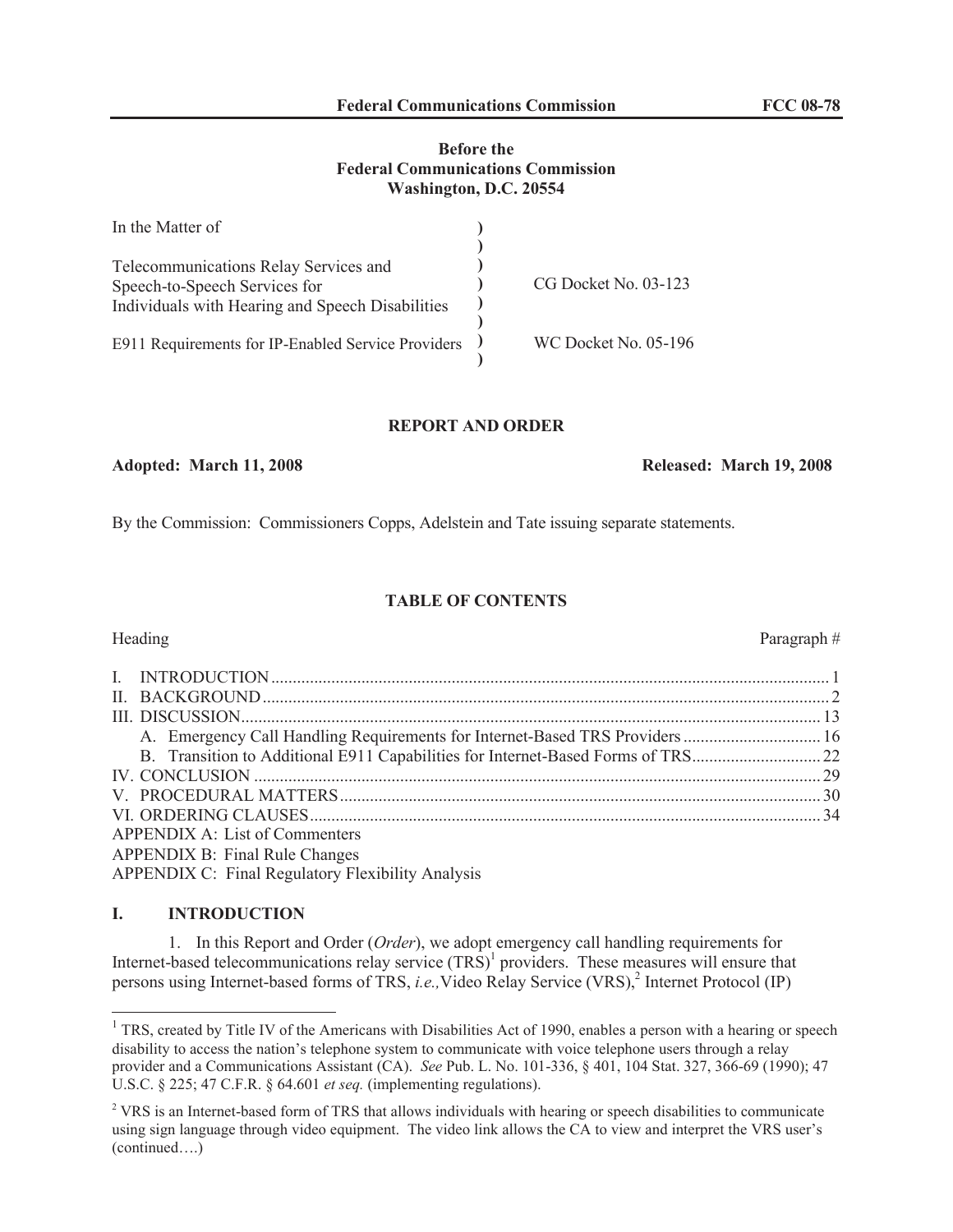Relay,<sup>3</sup> and IP captioned telephone relay service (IP CTS),<sup>4</sup> can promptly access emergency services, pending adoption of a solution that will permit Internet-based TRS providers to immediately and automatically place the outbound leg of an emergency call to an appropriate public safety answering point (PSAP), designated statewide default answering point, or appropriate local emergency authority. 5 In light of these measures, we do not renew the waivers of the emergency call handling requirement for VRS and IP Relay providers, which were scheduled to expire after December 31, 2007, and we terminate the waiver for IP CTS providers.<sup>6</sup> To avoid confusion surrounding providers' responsibilities after December

#### (Continued from previous page)

signed conversation, and relay the conversation back and forth between the VRS user and the called party. *See* 47 C.F.R. § 64.601(17); *Telecommunications Relay Services for Individuals with Hearing and Speech Disabilities*, CC Docket No. 98-67, Report and Order and Further Notice of Proposed Rulemakin*g*, 15 FCC Rcd 5140, 5152-54, paras. 21-27 (Mar. 6, 2000) (*2000 TRS Order*).

 $3$  IP Relay permits individuals with hearing or speech disabilities to communicate in text messages via a computer (or other similar device), rather than with a teletypewriter (TTY) and the Public Switched Telephone Network (PSTN). *See Provision of Improved Telecommunications Relay Services and Speech-to-Speech Services for Individuals with Hearing and Speech Disabilities*, CC Docket No. 98-67, Declaratory Ruling and Second Further Notice of Proposed Rulemaking, 17 FCC Rcd 7779 (Apr. 22, 2002) (*IP Relay Declaratory Ruling & Second FNPRM*).

<sup>4</sup> Captioned telephone service is a form of TRS generally used by someone who can speak and who has some residual hearing. A special telephone displays the text of what the other party is saying, so that the user can simultaneously listen to what is said over the telephone (to the extent possible) and read captions of what the other person is saying. *See Telecommunications Relay Services, and Speech-to-Speech Services for Individuals with Hearing and Speech Disabilities*, CC Docket No. 98-67, Declaratory Ruling, 18 FCC Rcd 16121 (Aug. 1, 2003). With IP CTS, the connection carrying the captions between the relay provider and the user is via the Internet, rather than the PSTN. *See Telecommunications Relay Services and Speech-to-Speech Services for Individuals with Hearing and Speech Disabilities; Internet-based Captioned Telephone Service*, CG Docket No. 03-123, Declaratory Ruling, 22 FCC Rcd 379, 383, para. 8 (Jan. 11, 2007) (*2007 IP CTS Declaratory Ruling*)*.* 

<sup>5</sup> The Commission's current emergency call handling requirements for TRS are set forth at section 64.604(a)(4) of the Commission's rules. *See* 47 C.F.R. § 64.604(a)(4) (requiring TRS providers to "use a system for incoming emergency calls that, at a minimum, automatically and immediately transfers the caller to an appropriate Public Safety Answering Point").

<sup>6</sup> See generally Telecommunications Relay Services and Speech-to-Speech Services for Individuals with Hearing *and Speech Disabilities,* CC Docket No. 98-67, Order, 17 FCC Rcd 157 (Dec. 31, 2001) (*2001 VRS Waiver Order*) (waiving emergency call handling requirement for VRS for two years); *Telecommunications Relay Services and Speech-to-Speech Services for Individuals with Hearing and Speech Disabilities*, CC Docket No. 98-67, Order, 18 FCC Rcd 26309 (Dec. 19, 2003) (extending VRS waiver through June 30, 2004); *Telecommunications Relay Services and Speech-to-Speech Services for Individuals with Hearing and Speech Disabilities*, CC Docket Nos. 90- 571 & 98-67, CG Docket No. 03-123, Report and Order, Order on Reconsideration, and Further Notice of Proposed Rulemaking, 19 FCC Rcd 12475, 12520-21, paras. 111-12 (June 30, 2004) (*2004 TRS Report & Order*) (extending VRS waiver through December 31, 2005); *Telecommunications Relay Services and Speech-to-Speech Services for Individuals with Hearing and Speech Disabilities*, CG Docket No. 03-123, Order, 21 FCC Rcd 14554 (Dec. 15, 2006) (extending VRS waiver through December 31, 2007) (*2006 VRS Waiver Order*); *IP Relay Declaratory Ruling & Second FNPRM*, 17 FCC Rcd at 7789, para. 30 (waiving emergency call handling requirement for IP Relay for one year); *Telecommunications Relay Services and Speech-to-Speech Services for Individuals with Hearing and Speech Disabilities,* CC Docket No. 98-67, Order on Reconsideration, 18 FCC Rcd. 4761, 4766, para. 12, and 4770- 71, para. 28 (March 14, 2003) (*IP Relay Reconsideration Order*) (extending IP Relay waiver through December 31, 2007); *2007 IP CTS Declaratory* Ruling, 22 FCC Rcd at 391-92, para. 30 & n.100 (waiving emergency call handling requirement for IP CTS until 911 access for the Internet-based forms of TRS is resolved); *see generally 2004 TRS Report & Order,* 19 FCC Rcd at 12594, Appendix E (chart summarizing VRS and IP Relay waivers).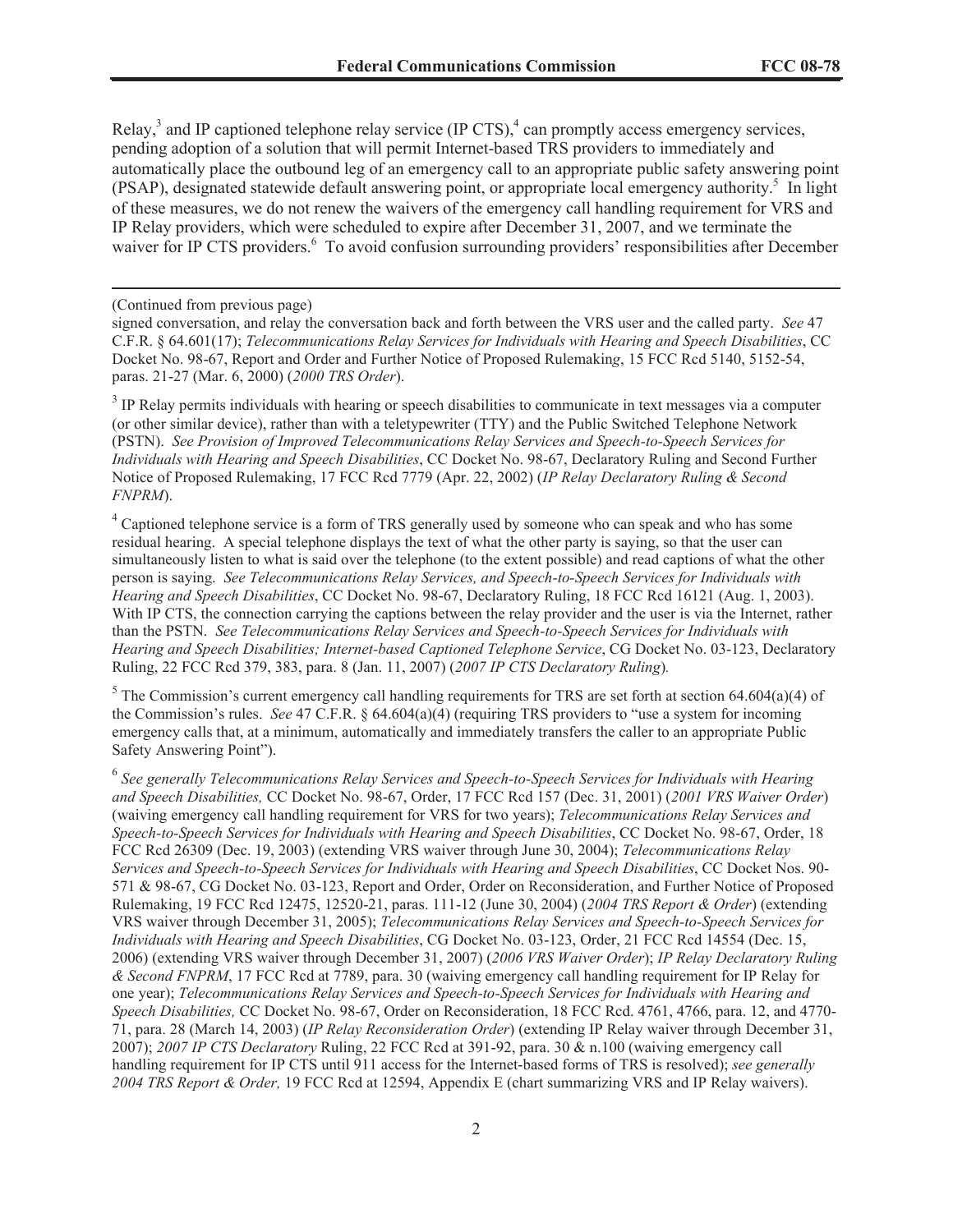31, 2007, but prior to the effective date of this *Order*, we conclude that the previous waivers should be extended so that they terminate contemporaneously with the effective date of this *Order*. We also amend our rules to reflect the new requirements prescribed in this *Order*. <sup>7</sup> The Commission plans to move forward on adopting a ten-digit numbering plan in an expeditious manner. Specifically, the Commission simultaneously with this *Order* seeks to refresh quickly the record on relay service numbering issues and then plans to hold a stakeholder workshop immediately thereafter. The Commission commits to completing a final order on a ten-digit numbering plan in the second quarter of this year. In order to provide stakeholders sufficient time to implement these rules, the Commission will require that the tendigit numbering plan be implemented no later than December 31, 2008.

### **II. BACKGROUND**

2. Telecommunications Relay Services. TRS enables individuals with hearing or speech disabilities to access the public telephone system to communicate with voice telephone users through a communications assistant  $(CA)$  at a TRS relay center.<sup>8</sup> The CA relays conversations between persons using various types of assistive communication devices and persons who do not require such assistance. Congress established the TRS program in Title IV of the Americans with Disabilities Act of 1990 (ADA), which is codified in section  $225$  of the Communications Act of 1934.<sup>9</sup> Section 225 requires common carriers offering voice telephone service to offer TRS to persons with hearing and speech disabilities that is functionally equivalent to voice telephone service.<sup>10</sup> When section 225 was first implemented, TRS calls were placed using a text telephone, or TTY, connected to the PSTN (*i.e.*, traditional TRS). Since then, the Commission has recognized other forms of TRS, including Speech-to-Speech (STS), and captioned telephone service (CTS), as well as Internet-based forms of TRS, namely VRS, IP Relay, and  $IP$  CTS. $^{11}$ 

3. Evolution of TRS Emergency Call Handling Requirement. Section 64.604 of the Commission's rules sets forth mandatory minimum standards that govern the provision of TRS.<sup>12</sup> The initial mandatory minimum standards, adopted in 1991, included the requirement that CAs "handle

 $10$  47 U.S.C. § 225(a)(3), (c).

<sup>7</sup> The *2007 IP CTS Declaratory Ruling* recognized that IP CTS "may be initiated, set up, and provided in numerous ways," using "various combinations of the PSTN and IP-enabled networks." *2007 IP CTS Declaratory Ruling*, 22 FCC Rcd at 388, para. 22. For this reason, we note that the requirements adopted herein shall apply to IP CTS providers only in circumstances where the call is initiated, or can be initiated, by the user contacting the provider via the Internet. By contrast, for example, if IP CTS were provided in such a way that the user first makes a voice telephone call to the called party, and then can elect to contact the provider via the Internet to receive captions, the requirements set forth herein would not be applicable. At the same time, a waiver of the emergency call handling requirement would not be necessary. In these circumstances, the user (like voice telephone users) is calling 911 directly using a phone service otherwise subject to 911 obligations while the relay provider plays no role in determining the appropriate PSAP to call or calling that PSAP.

<sup>8</sup> *See* 47 U.S.C. § 225(a)(3); *see also* 47 C.F.R. § 64.601(14) (defining TRS).

<sup>&</sup>lt;sup>9</sup> Pub. L. No. 101-336, § 401, 104 Stat. 327, 366-69 (1990); 47 U.S.C. § 225.

<sup>&</sup>lt;sup>11</sup> See generally Telecommunications Relay Services and Speech-to-Speech Services for Individuals with Hearing *and Speech Disabilities*, CG Docket No. 03-123, Further Notice of Proposed Rulemaking, 21 FCC Rcd 8379, 8381- 82, para. 3 (July 20, 2006) (describing various forms of TRS); *2007 IP CTS Declaratory* Ruling, 22 FCC Rcd at 379, para. 1.

<sup>12</sup> *See* 47 C.F.R. § 64.604.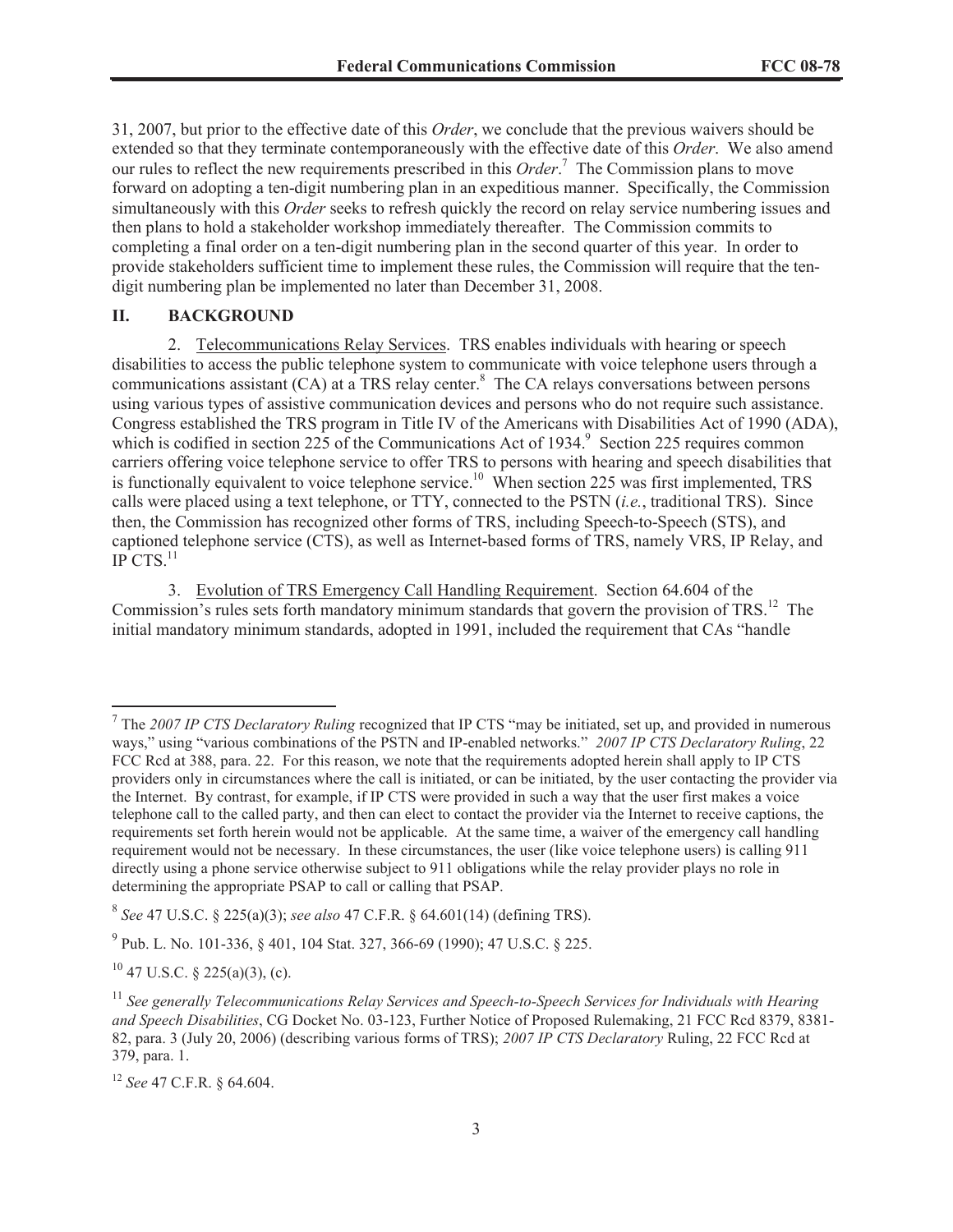emergency calls like any other TRS calls."<sup>13</sup> Although the Commission "strongly encourage[d]...TRS users to access emergency 911 services directly" – *i.e.*, through a direct TTY-to-TTY call (text telephone to text telephone) – the Commission recognized that callers might use relay to call 911 and therefore expressly required TRS providers to handle emergency calls.<sup>14</sup>

4. A person with a hearing or speech disability may call 911 directly with a TTY to contact a PSAP.<sup>15</sup> Such direct TTY-to-TTY calls are not TRS calls because a relay provider is not involved in the call. Such direct 911 TTY calls are automatically routed to the appropriate PSAP in the same manner as a 911 voice call over the PSTN, *i.e.*, through a selective router over the Wireline E911 Network,<sup>16</sup> and provide the PSAP with the same location and callback information as a voice call. By contrast, emergency calls made via TRS are connected through a CA, who must place a second, or outbound, call to the appropriate PSAP. Because the use of TRS (which requires two separate calls) in an emergency situation represents a less efficient method of accessing emergency services, the Commission has encouraged TRS users to access emergency services directly (by dialing 911 as a text-to-text, TTY-to-TTY call), rather than making emergency calls through a TRS provider.

5. In 1998, the Commission sought comment on various changes to the TRS rules (which, at the time, pertained only to traditional, non-Internet-based TRS services),<sup>17</sup> including the rule addressing access to emergency services.<sup>18</sup> The Commission noted that despite regulations requiring state and local governments to make emergency services directly accessible to TTY users (for direct TTY-to-TTY calls), many individuals with hearing and speech disabilities nevertheless were using TRS to contact emergency services.<sup>19</sup> The Commission expressed concern that there was "inconsistency and confusion among the

<sup>15</sup> Under Title II of the ADA, PSAPs must be capable of directly receiving TTY calls. *See* 28 C.F.R. § 35.162 (United States Department of Justice regulations implementing Title II of the ADA and requiring telephone emergency services, including 911 services, to provide "direct access to individuals who use [TTYs]").

<sup>16</sup> The "Wireline E911 Network" is defined as a "dedicated wireline network that  $(1)$  is interconnected with but largely separate from the public switched telephone network, (2) includes a selective router, and (3) is utilized to route emergency calls and related information to PSAPs, designated statewide default answering points, appropriate local emergency authorities or other emergency answering points." 47 C.F.R. § 9.3. As the Commission has explained, the selective router receives 911 calls from the LEC central offices over dedicated trunks, queries the LEC-maintained Selective Router Database (SRDB) to determine the PSAP that serves the caller's geographic area, and forwards the call to the designated PSAP along with the caller's phone number (ANI). *See IP-Enabled Services; E911 Requirements for IP-Enabled Service Providers*, WC Docket Nos. 04-36 & 05-196, First Report and Order and Notice of Proposed Rulemaking, 20 FCC Rcd 10245, 10252, para. 15 (June 3, 2005) (*VoIP 911 Order*).

<sup>17</sup> Telecommunications Services for Hearing-Impaired and Speech Impaired Individuals, CC Docket No. 98-67, Notice of Proposed Rulemaking, 13 FCC Rcd 14187 (May 20, 1998) (*1998 TRS NPRM*). This NPRM followed a Notice of Inquiry. *See Telecommunications Relay Services, the Americans with Disabilities Act of 1990, and the Telecommunications Act of 1996,* CC Docket No. 90-571, Notice of Inquiry, 12 FCC Rcd 1152 (Jan. 14, 1997).

<sup>18</sup> *1998 TRS NPRM,* 13 FCC Rcd at 14203, paras. 40-41.

<sup>19</sup> *Id.* at 14203, para. 41.

<sup>&</sup>lt;sup>13</sup> *Id.* The final rule provided: "CAs shall handle emergency calls in the same manner as they handle any other TRS calls." *See Telecommunications Relay Services and Speech-to-Speech Services for Individuals with Hearing and Speech Disabilities,* CC Docket No. 90-571, Report and Order and Request for Comments, 6 FCC Rcd 4657, 4669, Appendix B (section 64.604(a)(3)) (July 26, 1991) (*TRS I*) (adopting emergency call handling requirements for TRS).

<sup>&</sup>lt;sup>14</sup> *TRS I*, 6 FCC Rcd at 4659, para. 10 (requiring TRS providers to handle any type of call normally handled by common carriers, including emergency calls, but "strongly encourag[ing]" TRS users to access emergency services directly).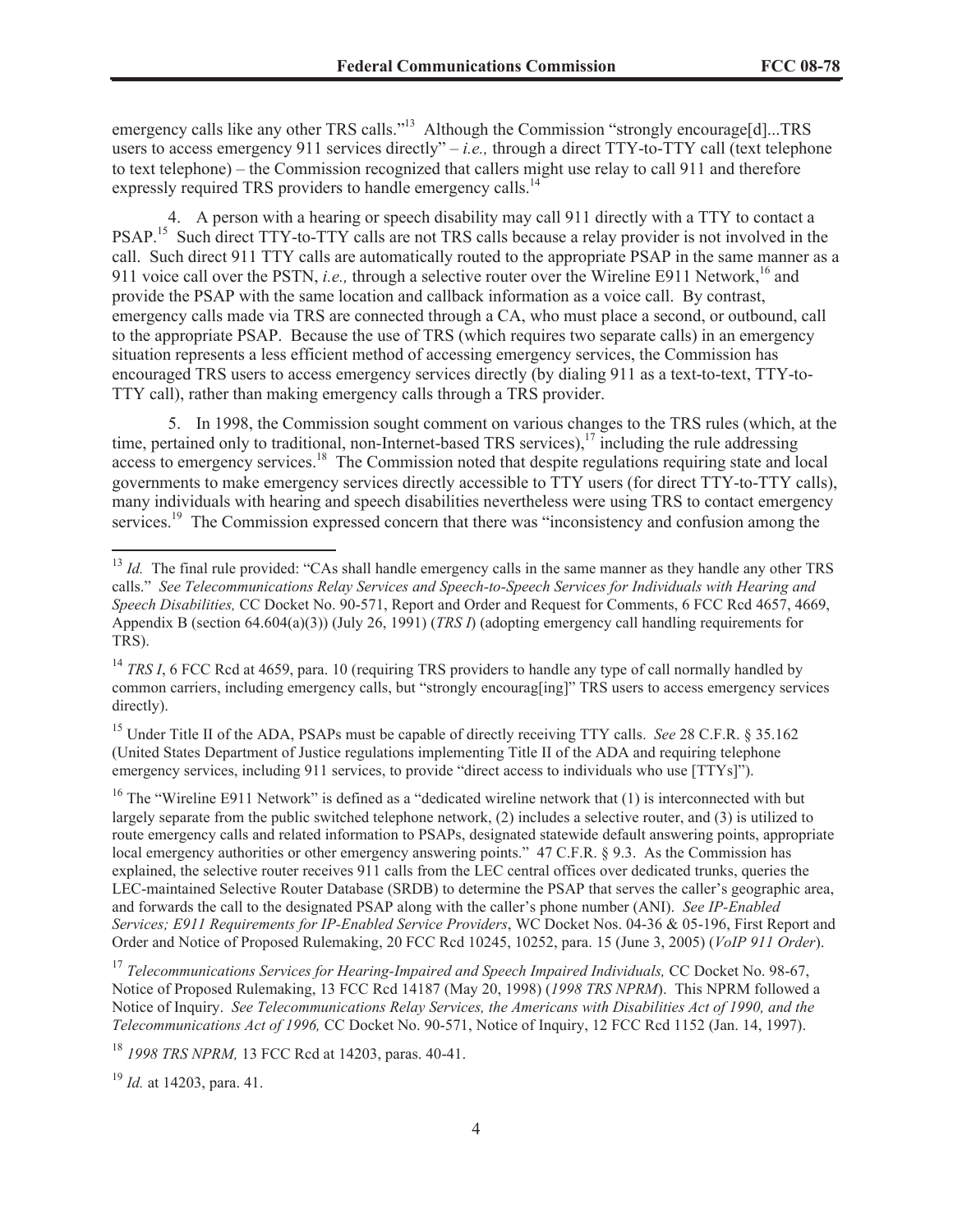states and TRS providers as to how such calls should be handled."<sup>20</sup> Accordingly, the Commission sought comment on how TRS providers were handling emergency calls and, more specifically, whether TRS providers should be required to pass a caller's automatic number identification (ANI) to an emergency services operator.<sup>21</sup>

6. In the *2000 TRS Order*, the Commission modified the TRS emergency call handling rule in two respects.<sup>22</sup> First, the Commission required providers to direct emergency calls as quickly as possible to the correct PSAP by matching a caller's phone number with the appropriate PSAP electronically.<sup>23</sup> Second, the Commission required CAs to pass along the caller's telephone number to the PSAP orally, which would allow the PSAP to directly call back the calling party if the relay call became disconnected.<sup>24</sup>

7. In 2003, the Commission again addressed the rules governing TRS access to emergency services.<sup>25</sup> The Commission clarified that TRS providers must route emergency TRS calls to the appropriate PSAP and required TRS providers to adjust their databases accordingly.<sup>26</sup> On reconsideration,<sup>27</sup> the Commission clarified that the appropriate PSAP is "*either* a PSAP that the caller would have reached if he had dialed 911 directly, or a PSAP that is capable of enabling the dispatch of emergency services to the caller in an expeditious manner."<sup>28</sup>

8. Emergency Call Handling Issues for Internet-Based Forms of TRS. Through a series of orders between 2001 and 2007, the Commission examined the emergency call handling requirement as applied to Internet-based relay services and, in particular, considered the technological challenges associated with determining the geographic location of TRS calls that originate over the Internet. <sup>29</sup> The Commission recognized that because these services use the Internet, rather than a telephone and the PSTN, for the link of the call between the calling party and the relay provider, the relay provider does not receive the ANI of the calling party.<sup>30</sup> As a result, there is greater complexity with identifying the caller's

<sup>25</sup> *Telecommunications Relay Services for Individuals with Hearing and Speech Disabilities*, CC Docket No. 98-67, CG Docket No. 03-123, Second Report and Order, Order on Reconsideration, Notice of Proposed Rulemaking, 18 FCC Rcd 12379, 12406-09, paras. 40-46 (June 17, 2003) (*2003 TRS Order*).

<sup>26</sup> *Id.* at 12406-08, paras, 40-42 (rejecting proximity as criterion for determining the appropriate PSAP and defining it, in light of the statutory functional equivalency mandate, as the PSAP to which a direct 911 call would be delivered over the PSTN).

<sup>27</sup> Verizon and AT&T filed petitions for reconsideration of the *2003 TRS Order*, asserting that, because of cost and implementation issues, the appropriate PSAP should not be defined as the *same* PSAP that would have been reached if the caller had dialed 911 to call the PSAP directly. *See 2004 TRS Report & Order*, 19 FCC Rcd at 12557, para. 211.

<sup>29</sup> *See supra* note 6 (citing orders).

<sup>20</sup> *Id.* at 14203, para. 40.

<sup>21</sup> *Id.* at 14203, para. 41.

<sup>22</sup> *2000 TRS Order,* 15 FCC Rcd at 5182-84, paras. 99-102**.**

<sup>23</sup> *Id.* at 5182, para. 100.

<sup>24</sup> *Id.* at 5183-84, para. 101.

<sup>28</sup> *2004 TRS Report & Order*, 19 FCC Rcd at 12559, para. 216 (emphasis in original). Because of jurisdictional boundaries, the appropriate PSAP is not always the geographically closest PSAP to the calling party.

<sup>30</sup> *See, e.g., 2004 TRS Report & Order*, 19 FCC Rcd at 12522, para. 117.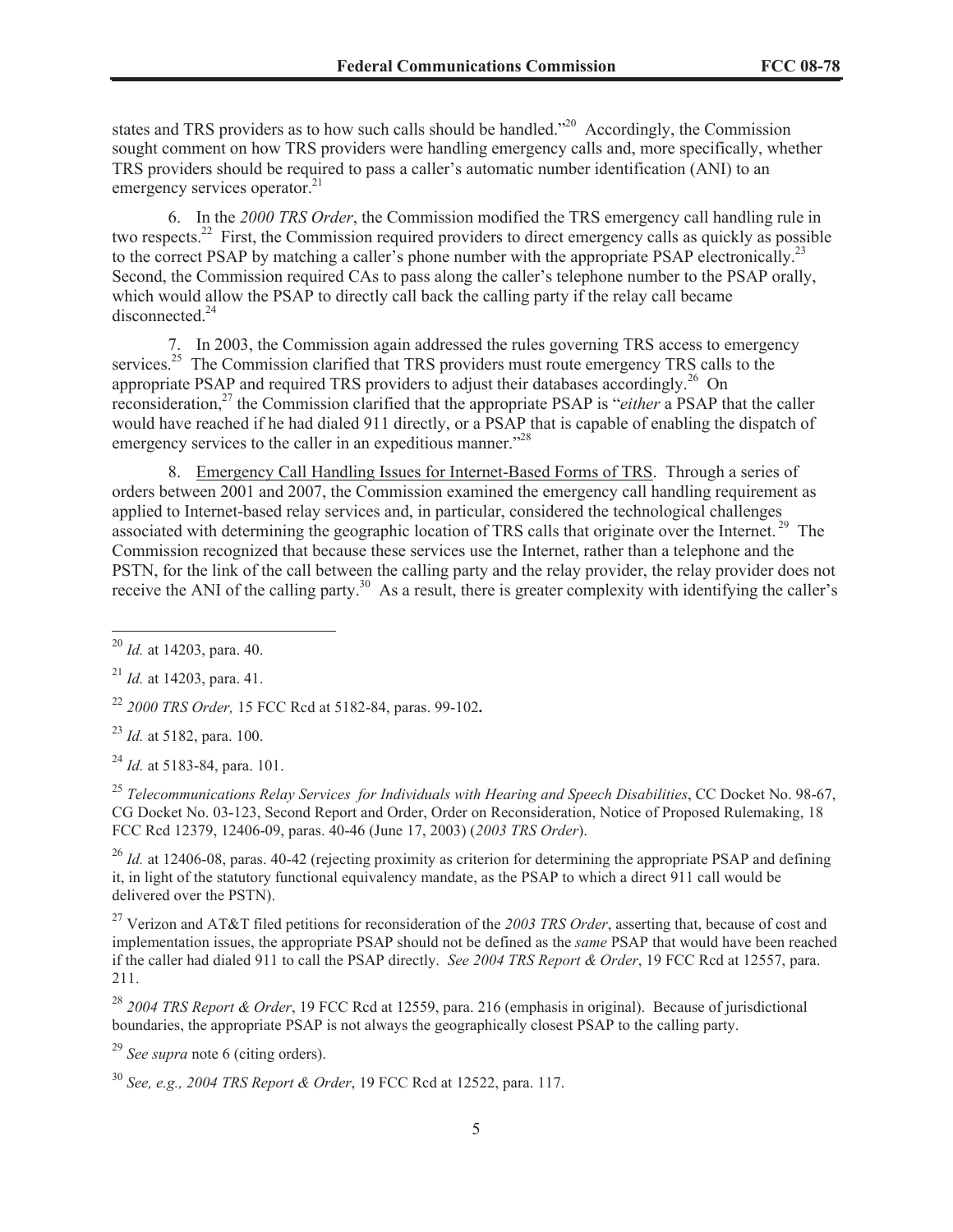location and determining the appropriate PSAP to call to respond to the emergency.<sup>31</sup> Nonetheless, the Commission has consistently emphasized the importance of access to emergency services for relay users.<sup>32</sup> The Commission therefore determined that a temporary waiver was needed to the extent that these technological challenges hindered providers' ability to "immediately and automatically" place the outbound leg of an emergency call to an appropriate PSAP, as required by the Commission's emergency call handling rule.<sup>33</sup> The temporary waivers of the emergency call handling rule for VRS and IP Relay were scheduled to expire after December 31, 2007.<sup>34</sup>

9. In November 2005, the Commission released the *VRS/IP Relay 911 NPRM* seeking comment on possible means by which VRS and IP Relay providers might be able to handle emergency calls so that the waivers would no longer be necessary.<sup>35</sup> The Commission again recognized that many individuals use VRS and IP Relay to contact emergency services, rather than making emergency calls by directly calling 911 through a TTY and a traditional telephone line.<sup>36</sup> The Commission therefore sought comment on what emergency call handling rules should apply to VRS and IP Relay providers, including by what means these providers may determine the appropriate PSAP to contact when they receive an emergency call.<sup>37</sup> The problem of identifying the appropriate PSAP, the Commission noted, stemmed from the fact that the Internet address associated with the incoming call to the relay center does not contain identifying information regarding the caller's location with Internet-based forms of TRS, and from the fact that the caller and the VRS or IP Relay provider could be on opposite sides of the country.<sup>38</sup> The Commission also sought comment on whether and how VRS and IP Relay providers may identify incoming calls as emergency calls so that such calls can promptly be directed to a CA without waiting in a queue.<sup>39</sup> Given that CAs may not be immediately available to handle an incoming VRS or IP Relay call and, as a result, an emergency caller may be put in a queue to await the next available CA, the Commission considered

<sup>37</sup> *Id.* at 19484, para. 17.

<sup>31</sup> *Id.*; s*ee also IP Relay Declaratory Ruling & Second FNPRM*, 17 FCC Rcd at 7789, para. 30 (recognizing that, without ANI of the calling party, IP Relay provider petitioner could not provide PSAP with information regarding the calling party's location); and 47 C.F.R.  $\S$  64.604(a)(4).

<sup>32</sup> *See, e.g., Telecommunications Relay Services and Speech-to-Speech Services for Individuals with Hearing and Speech Disabilities*, 20 FCC Rcd 19476, 19477, para. 1 (Nov. 30, 2005) (*VRS/IP Relay 911 NPRM*) (emphasizing the need for a solution providing direct, automatic access to emergency services via VRS and IP Relay); *IP Relay Declaratory Ruling & Second FNPRM*, 17 FCC Rcd at 7789, para. 30 (urging IP Relay providers to develop a method by which they can automatically provide critical emergency information to an appropriate PSAP).

<sup>33</sup> *See, e.g., 2001 VRS Waiver Order*, 17 FCC Rcd at 162, para. 13 (granting temporary waiver of emergency call handling requirement for VRS providers).

<sup>34</sup> *See 2006 VRS Waiver Order*, 21 FCC Rcd 14554 (extending VRS waiver through December 31, 2007); *IP Relay Reconsideration Order*, 18 FCC Rcd. 4761(extending IP Relay waiver through December 31, 2007); *2007 IP CTS Declaratory* Ruling, 22 FCC Rcd 379, 392, para. 30 n.100 (waiving emergency call handling requirement for IP CTS until emergency access for the Internet-based forms of TRS is resolved).

<sup>35</sup> *VRS/IP Relay 911 NPRM,* 20 FCC Rcd at 19484-88, paras. 19-30 (at this time, the Commission had not yet recognized IP CTS as a form of TRS).

<sup>36</sup> *Id.* at 19480, para. 10.

<sup>38</sup> *Id.*

<sup>39</sup> *Id.* at 19487, para. 26.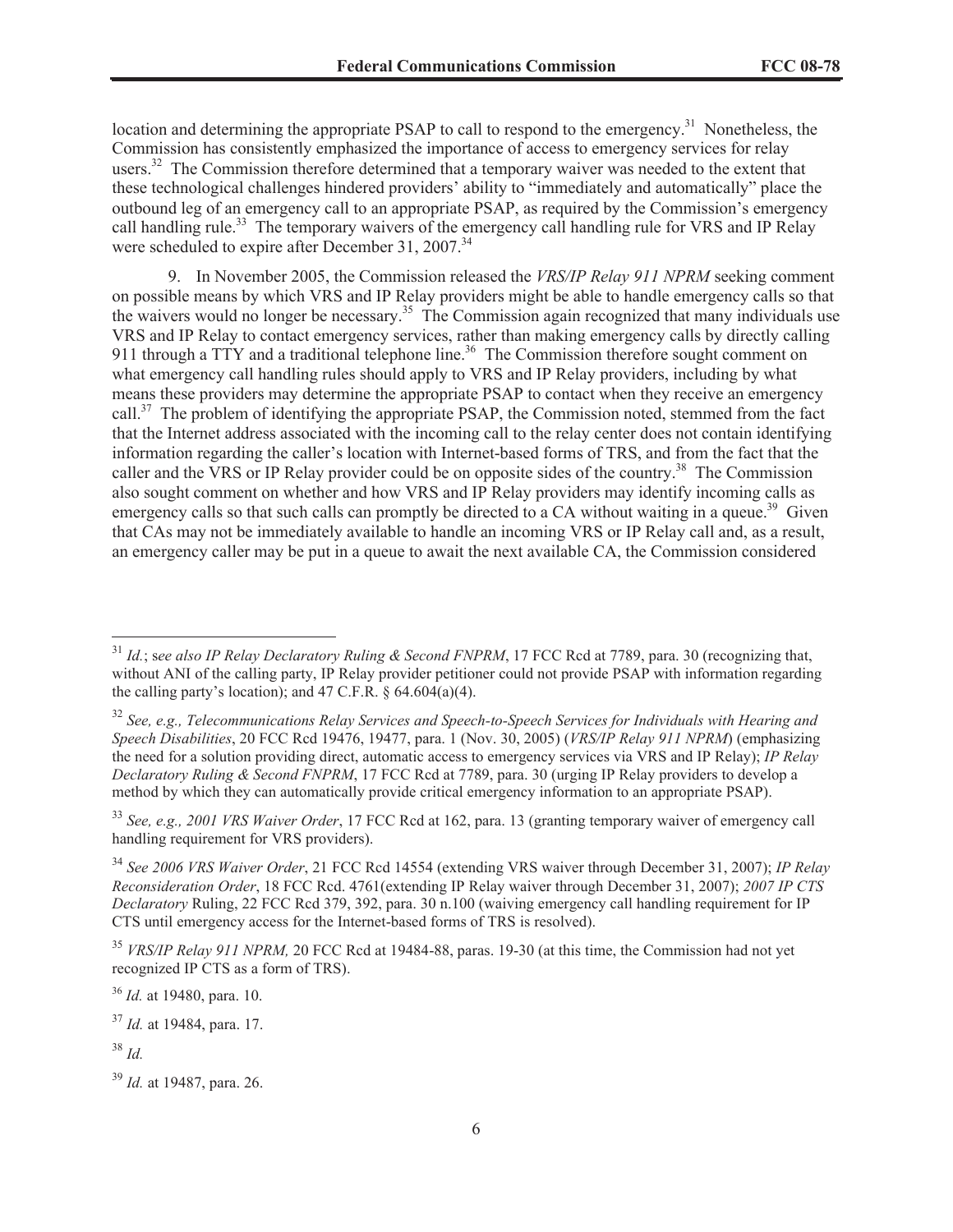whether and how a CA in this situation could promptly recognize and give priority to the emergency call  $40$ 

10. In the *VRS/IP Relay 911 NPRM*, the Commission also sought comment on whether it should require the Internet-based TRS providers to establish a registered location process, similar to that adopted in the *VoIP 911 Order*, <sup>41</sup> whereby each Internet-based TRS provider would be required to obtain from its customers, prior to the initiation of service, the physical location from which the particular relay service will be utilized, so that a CA may determine an appropriate PSAP to call to respond in the event of an emergency.<sup>42</sup> Noting that the *VoIP 911 Order* had further required interconnected VoIP providers to offer their consumers a method of updating their "Registered Location,"<sup>43</sup> the Commission sought comment on how it might ensure that Internet-based TRS providers have current location information, *i.e.*, that the Registered Location is the actual location of the user when making an emergency call.<sup>44</sup> The Commission asked, for example, if users should be required to affirmatively acknowledge whether they are at their Registered Location each time they initiate a call and, if they are not at their Registered Location, be prompted or required to provide their present location.<sup>45</sup>

11. In response to the *VRS/IP Relay 911 NPRM*, six providers, four organizations, and one state public service commission submitted comments.<sup>46</sup> Three providers, one PSAP, and four organizations

<sup>45</sup> *VRS/IP Relay 911 NPRM*, 20 FCC Rcd at 19485, para. 21; *cf*. *VoIP 911 Order*, 20 FCC Rcd at 10271, para. 46 (any method utilized by an interconnected VoIP provider to update a customer's Registered Location must allow an end user to do so "at will and in a timely manner"), 20 FCC Rcd at 10273, para. 49 (noting that "customers of portable interconnected VoIP services likely will need to be instructed on how to register their locations with their providers, the need to update that information promptly when they relocate, and how to confirm that the registration is effective").

 $^{46}$  Comments were filed by Communication Access Center (CAC) (Feb. 22, 2006); Communication Service for the Deaf, Inc. (CSD) (Feb. 22, 2006); Hamilton Relay, Inc. (Hamilton) (Feb. 22, 2006); Sorenson Communications, Inc. (Sorenson) (Feb. 22, 2006); Sprint Nextel Corporation (Sprint Nextel) (Feb. 22, 2006); Verizon (Feb. 22, 2006); National Association of the Deaf (NAD) (Feb. 23, 2006); New Jersey Division of the Ratepayer Advocate (NJ Ratepayer) (Feb. 22, 2006); Rehabilitation Engineering Research Center on Telecommunications Access (RERC) (Feb. 22, 2006); and Telecommunications for the Deaf, Inc. (TDI) (Feb. 22, 2006).

<sup>&</sup>lt;sup>40</sup> *Id.* For example, the Commission sought comment on whether equipment can be modified to permit users to make an emergency call that will be "promptly recognized as such" by VRS and IP Relay providers, so that a VRS or IP Relay user has the ability to make a call that is "the equivalent of a 911 voice telephone call." *Id.*

<sup>&</sup>lt;sup>41</sup> In the *VoIP 911 Order*, the Commission required interconnected VoIP providers to obtain "from each customer, prior to the initiation of service, the physical location at which the service will first be utilized." *VoIP 911 Order,* 20 FCC Rcd at 10271, para. 46 (footnote omitted); *see also* 47 C.F.R. § 9.5(d)(1) (same).

<sup>42</sup> *VRS/IP Relay 911 NPRM*, 20 FCC Rcd at 19484-87, paras. 19-24 (citing *VoIP 911 Order*, 20 FCC Rcd at 10271, para. 46) (describing Registered Location process for interconnected VoIP providers).

<sup>&</sup>lt;sup>43</sup> See VoIP 911 Order, 20 FCC Rcd at 10271, para. 46 (footnote omitted) ("The most recent location provided to an interconnected VoIP provider by a customer is the 'Registered Location'"). *VoIP 911 Order*, 20 FCC Rcd at 10271, para. 46 (footnote omitted).

<sup>44</sup> *VRS/IP Relay 911 NPRM*, 20 FCC Rcd at 19485, para. 21 (citing *VoIP 911 Order*, 20 FCC Rcd at 10271, para. 46 (requiring providers of interconnected VoIP services that can be utilized from more than one physical location to provide their end users "one or more methods of updating information regarding the user's physical location")); *see also* 47 C.F.R. § 9.5(d)(2) ("[I]nterconnected VoIP service providers must…[p]rovide their end users one or more methods of updating their Registered Location, including at least one option that requires use only of the CPE necessary to access the interconnected VoIP service. Any method utilized must allow an end user to update the Registered Location at will and in a timely manner").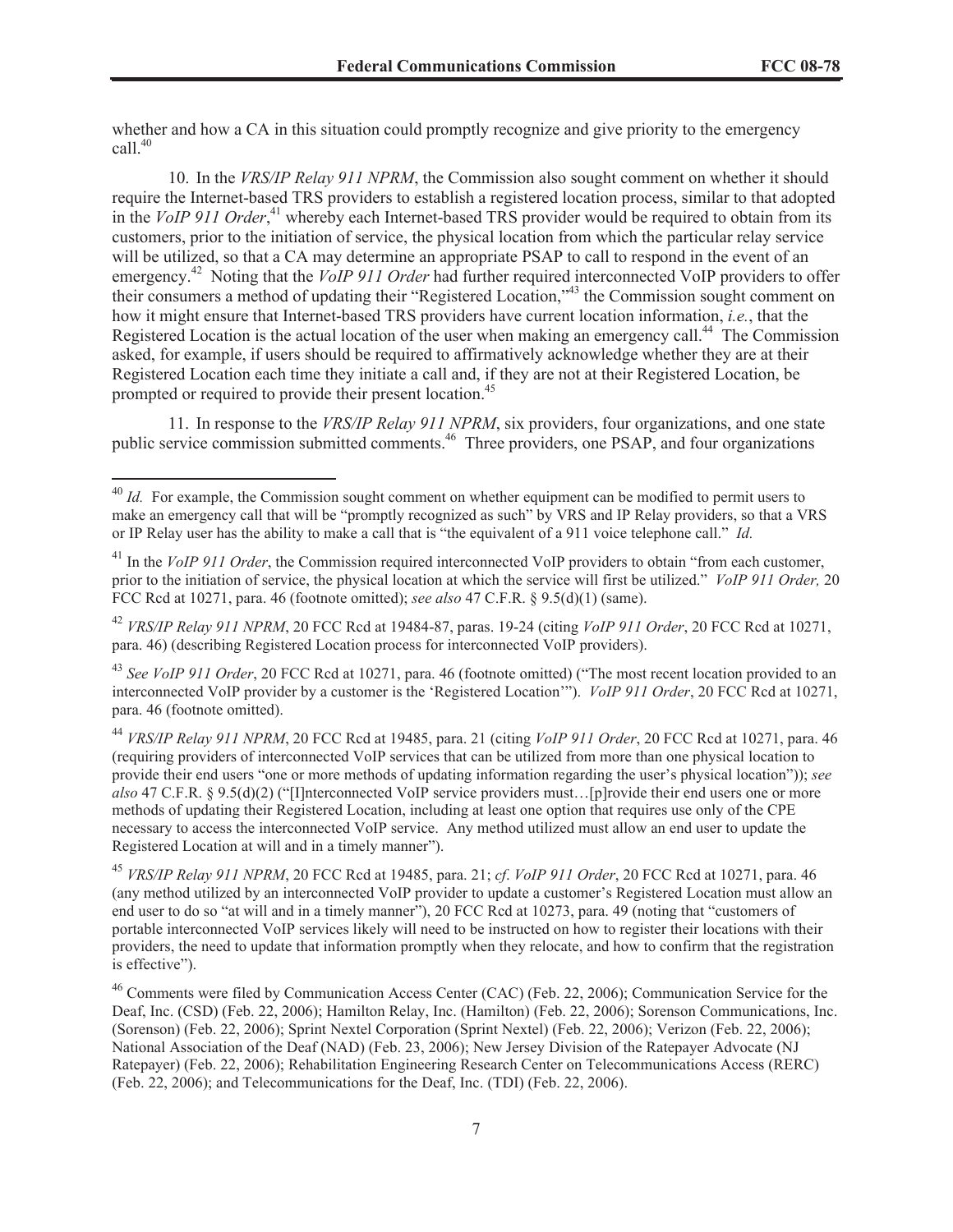filed reply comments.<sup>47</sup> All of the commenting providers asserted that they presently do not have the technological means of automatically obtaining identifiable location information from VRS and IP Relay callers.<sup>48</sup> At that point in time, providers stated that they had been working on a technological solution for emergency access through Internet-based TRS services, but they required additional time to find a solution.<sup>49</sup> Although commenters generally opposed Commission adoption of a Registered Location process, similar to that adopted in the *VoIP 911 Order*,<sup>50</sup> others expressed qualified support for it.<sup>51</sup> Likewise, a majority of commenters opposed the proposed adoption of a procedure for updating a customer's Registered Location information that would require Internet-based TRS callers to acknowledge their location at the beginning of every call,<sup>52</sup> a minority of commenters expressed qualified support for such a requirement, provided that a user is offered the *option* to update his or her location at the start of each call, but then need not do anything if there has been no change in the caller's previously registered location.<sup>53</sup>

12. On November 15, 2006, the Commission held an E911 disability access summit (E911 Summit) to discuss advances in E911 calling technology and E911 access for persons with hearing and

<sup>47</sup> Reply comments were filed on March 8, 2006 by Hands On Video Relay Services, Inc. (Hands On); Intrado; National Emergency Number Association (NENA); NJ Ratepayer; Sorenson; TDI and NorCal Center on Deafness; Texas 9-1-1 Alliance and Texas Commission on State Emergency Communications; and Verizon. *See* Appendix A (listing commenters and reply commenters).

<sup>48</sup> *See, e.g.,* Hamilton Comments at 2; Sorenson Comments at 5-6; Sprint Nextel Comments at 2; Verizon Comments at 2.

<sup>49</sup> *See, e.g.,* Sorenson Comments at 4-8; Verizon Comments at 2. We also note that the 2007 waiver reports filed by VRS and IP Relay providers state that presently it is not technologically feasible to automatically route emergency calls to an appropriate PSAP. *See generally 2004 TRS Report & Order*, 19 FCC Rcd at 12520-22, paras. 111, 116- 18 (conditioning waivers of the TRS mandatory minimum standards on the filing of annual reports addressing waived standards).

<sup>50</sup> *See*, *e.g.*, CAC Comments at 6, 15 (opposing user registration to the extent that, unlike VoIP customers who are assigned telephone numbers, there is no unique numerical identifier by which to identify TRS users and relate the identifier to a physical address; E911 functions when calls are made over the PSTN because the location of every telephone number is registered or known, not because every user is registered); Verizon Reply Comments at 2 (opposing user registration inasmuch as Internet-based TRS users do not have billing or contractual relationships with the users of their services that would enable them to generate, administer, track or verify registered locations for these users).

<sup>51</sup> *See*, *e.g.*, Hamilton Comments at 3 (supporting a 911 registration system only if structured as a uniform registration system that is available to all relay providers, rather than as a provider-specific registration system); NAD Comments at 7 (supporting registration only if voluntary for users and if implemented as a centralized, shared database system managed by a non-relay provider entity); CSD Comments at 5 (same); Hands On Reply Comments at 2-3 (supporting registration only if voluntary and if implemented in connection with the assignment of ten-digit telephone numbers from a central database that is administered by an independent third party).

 $52$  NAD Comments at 5 (asserting that because hearing callers do not have to affirmatively acknowledge that they are at a specific location each time they make a call, relay users should not have to do so either); Verizon Comments at 7-9 (opposing registration requirement generally and specifically opposing requirement to update Registered Location of IP Relay users given mobile nature of the service); CAC Comments at 9 (asserting that it would be impractical to require relay callers to identify their location at the beginning of every call).

<sup>53</sup> *See*, *e.g.*, George L. Lyon, Jr., *Ex Parte* on behalf of Hands On (Nov. 7, 2007) (relay customer should be given the *option* to update his or her location at the start of each call, but should not have to re-submit this information if there has been no change in the caller's previously registered location).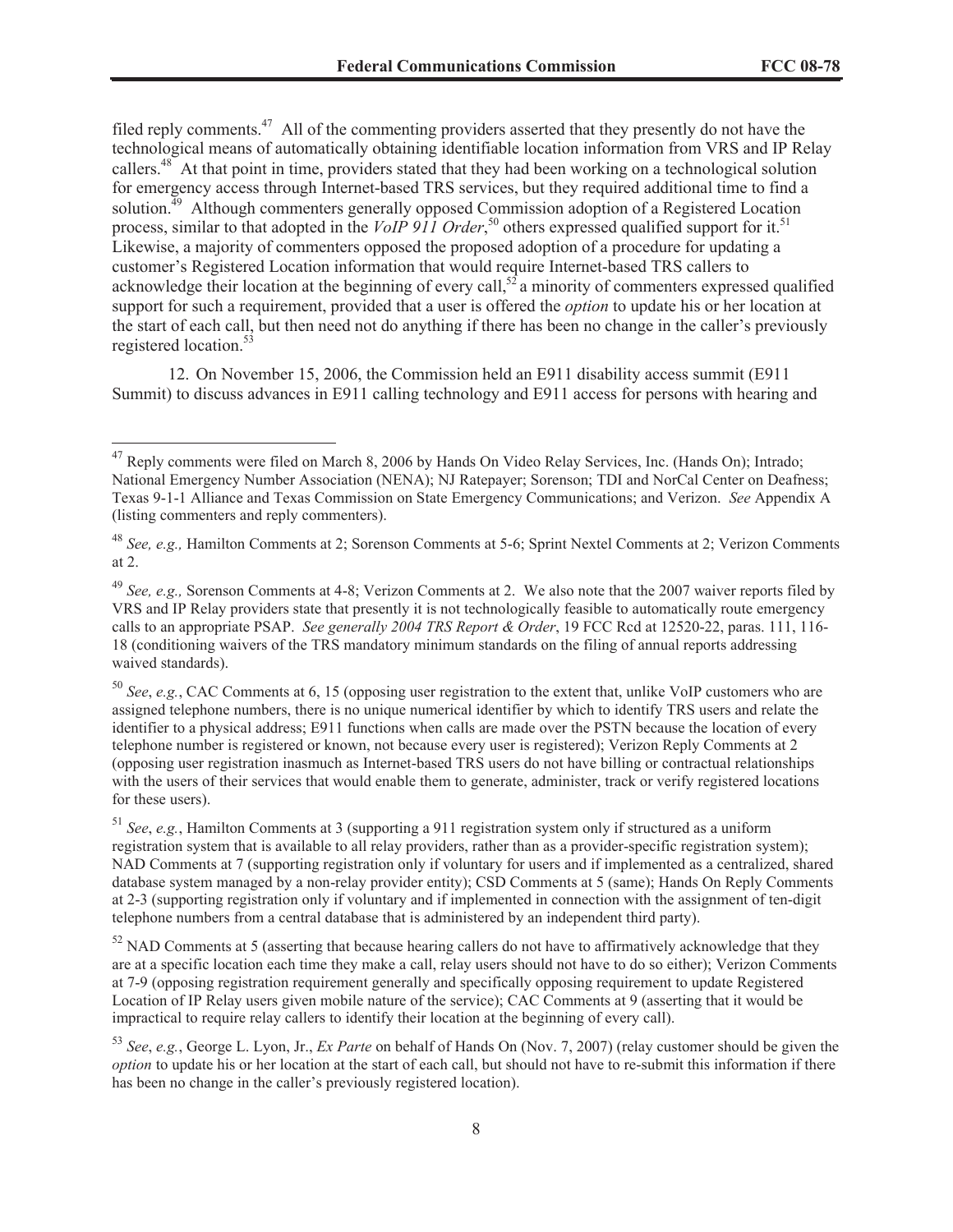speech disabilities, including via VRS and IP Relay.<sup>54</sup> During the E911 Summit, Internet-based TRS providers noted that technology had not yet been developed to allow them to immediately place the outbound leg of an Internet-based TRS emergency call to the appropriate PSAP.<sup>55</sup> They also explained the interim methods being used to handle emergency VRS and IP Relay calls, even though this requirement is waived. These methods include ensuring that incoming emergency VRS and IP Relay calls are given priority call handling, using two CAs during an emergency call to ensure that location and other necessary information is gathered from the VRS and IP Relay user,<sup>56</sup> and using a national database to locate the appropriate PSAP to call.<sup>57</sup> Consumer groups reported that users are increasingly moving away from using TTYs and that Internet-based relay services are now widely used in the deaf community.<sup>58</sup>

### **III. DISCUSSION**

13. Upon the effective date of this *Order*, the waiver relief the Commission previously granted to Internet-based TRS providers will expire. Accordingly, VRS, IP Relay, and IP CTS<sup>59</sup> providers will be required to accept emergency calls and to deliver them to an appropriate PSAP, designated statewide default answering point, or appropriate local emergency authority that corresponds to the caller's location, and to make the outbound call to that entity.<sup>60</sup> Pending adoption of a Registered Location requirement,

<sup>54</sup> *FCC Releases Agenda for November 15 E9-1-1 Disability Access Summit*, News Release (Nov. 13, 2006).

<sup>55</sup> *See E9-1-1 Disability Access Summit* (72 Fed. Reg. 11789-01, Mar. 14, 2007).

<sup>56</sup> In other words, in addition to the CA handling the relay call, a second CA would assist in relaying the call to ensure that they correctly understood information such as the location of the calling party and the nature of the emergency.

<sup>57</sup> CSD Comments, *E9-1-1 Disability Access Summit*, Provider Panel, Nov. 15, 2006. In other words, if the VRS caller is able to do so, the caller provides the CA with his or her location, the CA determines the appropriate PSAP for that location through a national database, and the CA then makes the outbound call to the PASP. Sorenson Comments, *E9-1-1 Disability Access Summit,* Provider Panel; *see generally* 72 Fed. Reg. 11789-01.

<sup>58</sup> *See, e.g*., NorCal Center on Deafness Comments, *E9-1-1 Disability Access Summit,* Consumer Panel; *see generally* 72 Fed. Reg. 11789-01.

<sup>59</sup> The *2007 IP CTS Declaratory Ruling* recognized that IP CTS "may be initiated, set up, and provided in numerous ways," using "various combinations of the PSTN and IP-enabled networks." *2007 IP CTS Declaratory Ruling*, 22 FCC Rcd at 388, para. 22. For this reason, we note that the requirements adopted herein shall apply to IP CTS providers only in circumstances where the call is initiated, or can be initiated, by the user contacting the provider via the Internet. By contrast, for example, if IP CTS were provided in such a way that the user first makes a voice telephone call to the called party, and then can elect to contact the provider via the Internet to receive captions, the requirements set forth herein would not be applicable. At the same time, a waiver of the emergency call handling requirement would not be necessary. In these circumstances, the user (like voice telephone users) is calling 911 directly using a phone service otherwise subject to 911 obligations while the relay provider plays no role in determining the appropriate PSAP to call or calling that PSAP.

<sup>60</sup> The TRS emergency call handling rule requires providers to make the outbound emergency call to an "appropriate" PSAP," which the rules define as either a PSAP that the caller would have reached if he had dialed 911 directly, or a PSAP that is capable of enabling the dispatch of emergency services to the caller in an expeditious manner." *See* 47 C.F.R. § 64.604(a)(4); *2004 TRS Report and Order*, 19 FCC Rcd at 12559, para. 216. The Commission's TRS rules define "PSAP" as "a facility that has been designated to receive 911 calls and route them to emergency services personnel as provided in 47 C.F.R. § 64.3000(c)." *See* 47 C.F.R. § 64.601(11). In order to conform the emergency call handling requirements as applied to Internet-based TRS providers, to the VoIP rules and the obligations placed on telecommunications carriers generally, however, we require Internet-based TRS providers to make the outbound emergency call to "an appropriate PSAP, designated statewide default answering point, or appropriate local emergency authority." *See VoIP 911 Order,* 20 FCC Rcd at 10269-70, para. 42; 47 C.F.R. § 64.3001. We note that (continued….)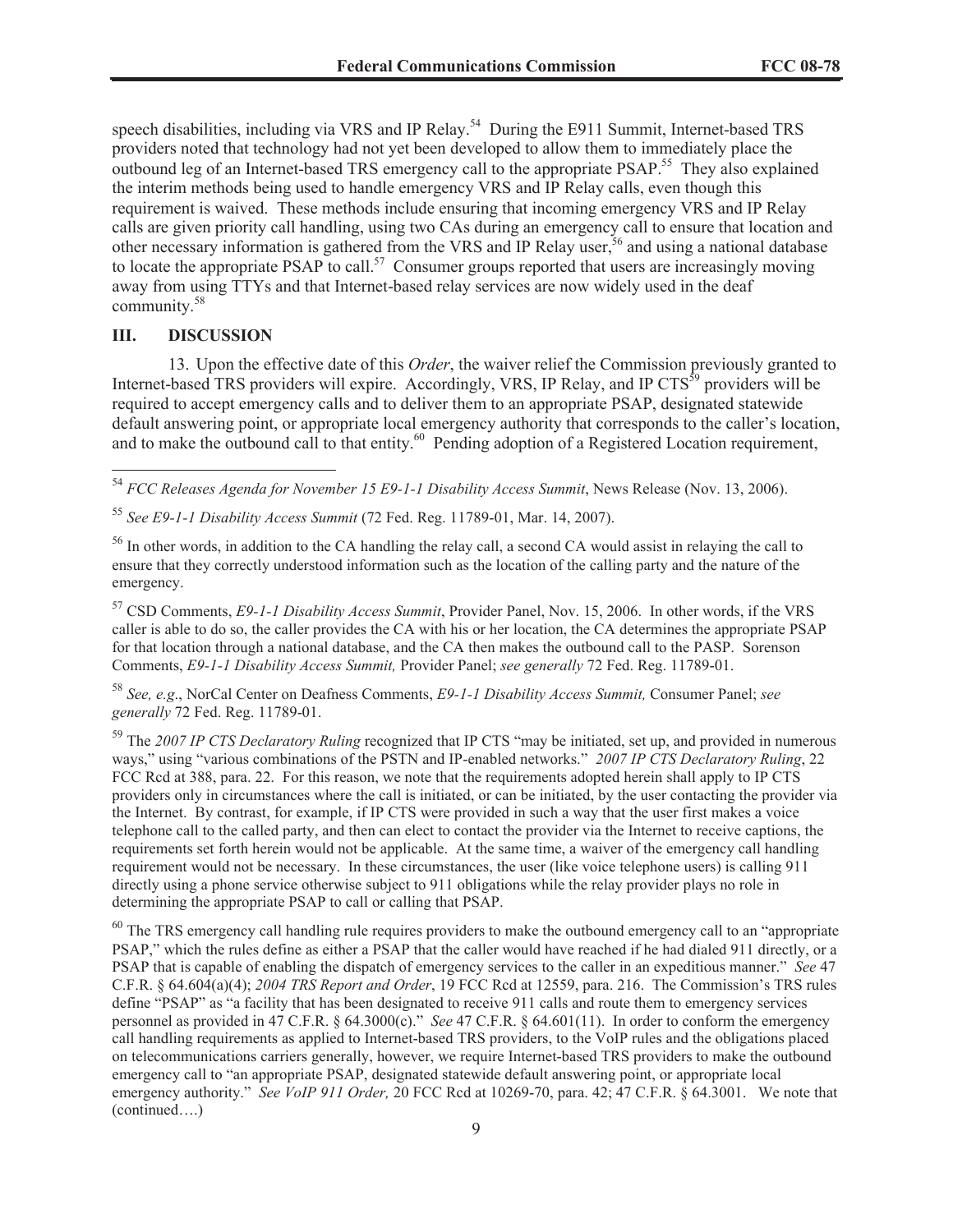which will be announced in a forthcoming Commission order, providers will be required to request, at the beginning of an emergency call, the caller's name and location information.<sup>61</sup> At that time, we will require providers to use a Registered Location process to determine the name and location of the caller. Once this requirement takes effect, it should obviate the need for providers to request a caller's name and location information upon receiving an emergency call via an Internet-based relay service.<sup>62</sup>

14. The Commission recognizes that an emergency call made via an Internet-based form of TRS, rather than by directly calling 911 (as a PSTN-based, TTY-to-TTY call), presents a unique challenge because the call is connected through a CA, rather than routed directly and automatically to the appropriate PSAP, designated statewide default answering point, or appropriate local emergency authority over the Wireline E911 Network. When an emergency call is made through TRS, the CA must make a separate outbound voice telephone call to the appropriate PSAP, designated statewide default answering point, or appropriate local emergency authority. The CA, therefore, must have a means of determining both (1) where the relay caller is physically located, and (2) an appropriate PSAP, designated statewide default answering point, or appropriate local emergency authority that corresponds to that geographic location so the CA can make the outbound telephone call to that entity. With traditional TRS (PSTNbased TTY-to-TTY call), callback information is generally transmitted with the inbound leg of the call from the calling party to the CA, and the CA then provides the caller's callback and location information in the course of the outbound leg of the call to the PSAP.<sup>63</sup> Because Internet-based TRS calls do not originate on the PSTN, the CA generally must rely on location information that the caller provides. Without this information, Internet-based TRS providers cannot reliably route the outbound leg of an emergency call to an appropriate PSAP, designated statewide default answering point, or appropriate local emergency authority, and the timely dispatch of critical emergency services may not occur.

15. In this *Order* we take action to ensure that users of the Internet-based forms of TRS can better rely on these services to make emergency calls. We recognize that the procedures detailed below do not

<sup>(</sup>Continued from previous page)

in the *VRS/IP Relay 911 NPRM* the Commission sought comment generally on ways in which the requirements of the *VoIP 911 Order* may be applied to VRS and IP relay to ensure access to emergency services. *VRS/IP Relay 911 NPRM*, 20 FCC Rcd at 19487, para. 24. We amend our rules to reflect this change. *See* Appendix B, *infra*.

 $<sup>61</sup>$  In the event that a relay caller is incapacitated or is otherwise unable or unwilling to provide this information, the</sup> provider should use best efforts to obtain location information for the caller, as described further in note 65, *infra*.

<sup>&</sup>lt;sup>62</sup> We note that the Commission will adopt a system for assigning Internet-based TRS users ten-digit telephone numbers linked to the North American Numbering Plan (NANP). To that end, the Commission's Consumer and Governmental Affairs Bureau is releasing, contemporaneously with this *Order*, a public notice inviting interested parties to refresh the record in response to the FNPRM in the *Interoperability Declaratory Ruling and Further Notice*. *See Consumer & Governmental Affairs Bureau Seeks to Refresh Record on Assigning Internet Protocol (IP)-Based Telecommunications Relay Service (TRS) Users Ten-Digit Telephone Numbers Linked to North American Numbering Plan (NANP) and Related Issues*, CG Docket No. 03-123, Public Notice, DA 08-607 (rel. Mar. 19, 2008) (*2008 Numbering PN*); *see also Telecommunications Relay Services and Speech-to-Speech Services for Individuals with Hearing and Speech Disabilities*, CG Docket 03-123, Declaratory Ruling and Further Notice of Proposed Rulemaking, 21 FCC Rcd 5442, 5459-62, paras. 44-57 (May 9, 2006) (*Interoperability Declaratory Ruling and Further Notice*) (seeking comment on establishment of global database of proxy telephone numbers for VRS users).

<sup>&</sup>lt;sup>63</sup> In general, when a CA receives an emergency call from the TTY caller, the CA will use the caller's callback information or ANI to query the relay provider's PSAP database. The PSAP database will then provide the telephone number of an appropriate PSAP for the CA to call. When the CA calls the PSAP, the CA passes the ANI to the PSAP, which the PSAP can use to identify the TRS user's location. *See generally 2003 TRS Order*, 18 FCC Rcd at 12407-08, paras. 41-42.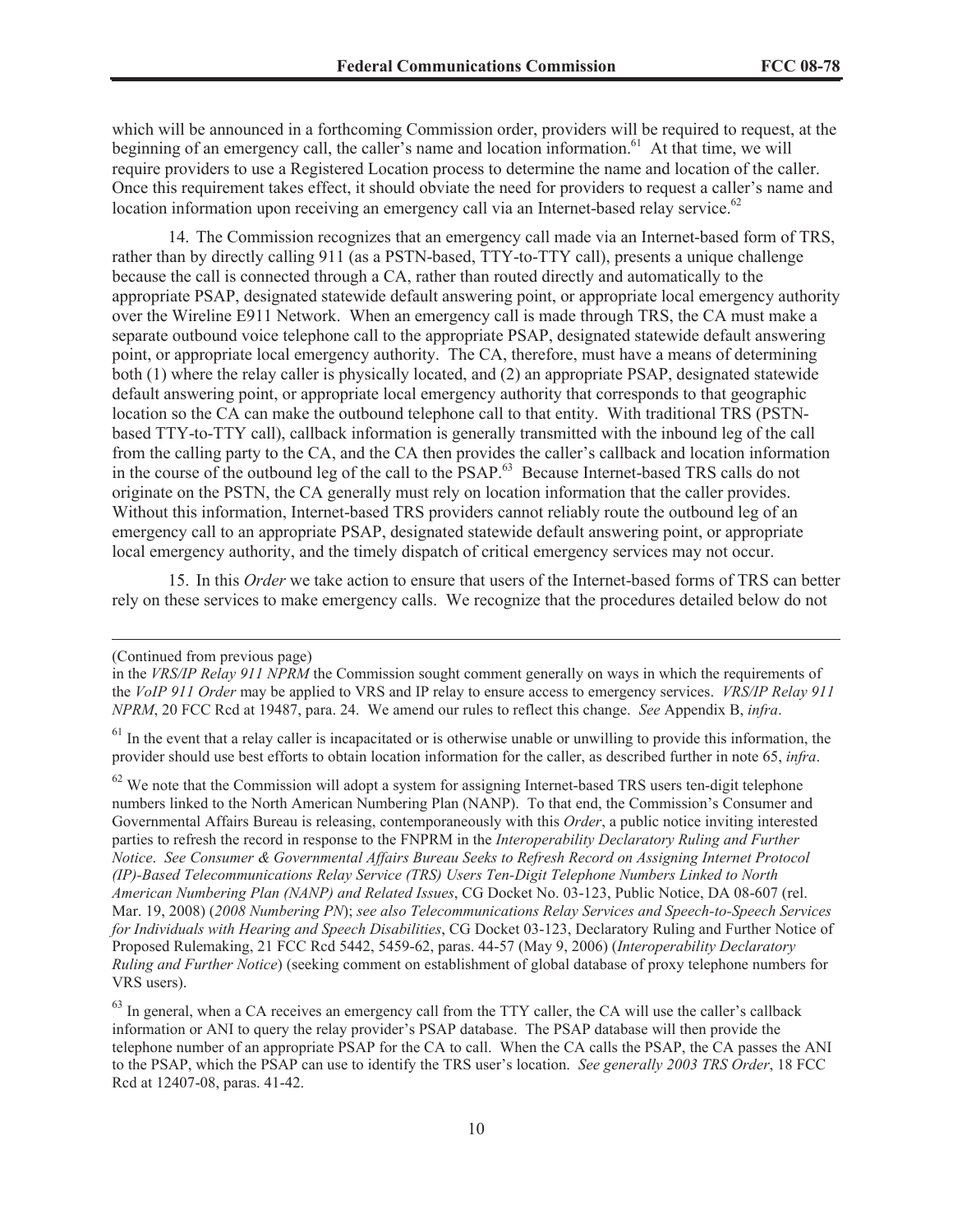represent a complete solution, however, we do not believe that the continued waiver of the emergency call handling requirement can be justified when balanced against the obvious public safety benefits derived from ensuring reliable 911 access. Moreover, to the extent that the record reflects that significant numbers of persons with hearing disabilities are abandoning TTY equipment and instead are using the Internet-based forms of TRS, it is incumbent on us to act now to ensure that individuals who may be unable to call 911 directly (as a TTY-to-TTY call), have a reliable means of accessing emergency services via Internet-based TRS.<sup>64</sup>

### **A. Emergency Call Handling Requirements for Internet-Based TRS Providers**

16. In light of the present imperative to provide Internet-based TRS users a reliable means of accessing emergency services, we conclude that the waivers of the emergency call handling requirement for VRS, IP Relay, and IP CTS should terminate contemporaneously with the effective date of this *Order*. In addition, at that time (*i.e*., effective 30 days after publication of this *Order* in the Federal Register), we require VRS, IP Relay, and IP CTS providers to accept and handle emergency calls and to access, either directly or via a third party, a commercially available database that will allow the provider to determine an appropriate PSAP, designated statewide default answering point, or appropriate local emergency authority that corresponds to the caller's location, and to relay the call to that entity. Further, providers will be required to: (1) implement a system that ensures that providers answer an incoming emergency call before other non-emergency calls (*i.e*., prioritize emergency calls and move them to the top of the queue); (2) request, at the beginning of every emergency call, the caller's name and location information; $65(3)$  deliver to the PSAP, designated statewide default answering point, or appropriate local emergency authority, at the outset of the outbound leg of the call, at a minimum, the name of the relay user and location of the emergency, as well as the name of the relay provider, the CA's callback number, and the CA's identification number, thereby enabling the PSAP, designated statewide default answering point, or appropriate local emergency authority to re-establish contact with the CA in the event the call is disconnected;<sup>66</sup> and (4) in the event one or both legs of the call are disconnected (*i.e*., either the call between the TRS user and the CA, or the outbound voice telephone call between the CA and the PSAP, designated statewide default answering point, or appropriate local emergency authority), immediately reestablish contact with the TRS user and/or the appropriate PSAP, designated statewide default answering

<sup>64</sup> *See, e.g.,* Hands On Reply Comments at 1-2; RERC Comments at 2-3; Sprint Nextel Comments at 2-3, n. 3; CSD Comments at 2; *see also E9-1-1 Disability Access Summit*, Meeting Transcript, Consumer Panel; *see generally* 72 Fed. Reg. 11790 (Nov. 15, 2006) (summarizing E9-1-1 Disability Access Summit).

 $<sup>65</sup>$  In time, this requirement will be superseded by the Registered Location process, discussed below. In the event</sup> that a relay caller is incapacitated or is otherwise unable or unwilling to provide this information, the provider should use best efforts to obtain it, including providing to an appropriate PSAP, designated statewide answering point, or appropriate local emergency authority, any location information that a customer may have on file with the provider in connection with his or her "customer profile." We note that some (but not all) TRS consumers file customer profiles detailing the customer's preferences with respect to particular aspects of a provider's relay service (*e.g*., designating a preference regarding the gender of the CA who relays the customer's TRS calls). To the extent that the customer profile includes location information, this information may assist a CA in identifying an appropriate PSAP, designated statewide answering point, or appropriate local emergency authority. We emphasize that a provider must use best efforts to handle an emergency call and place the outbound leg of such a call, even if the calling party refuses to provide his or her identity.

<sup>&</sup>lt;sup>66</sup> On an interim basis, this requirement permits VRS, IP Relay, and IP CTS providers to route 911 calls to PSAPs' ten-digit administrative lines. Upon the effective date of the forthcoming Registered Location requirement discussed in Section III.B, *infra*, however, all Internet-based TRS calls must be routed through the Wireline E911 Network. *See VoIP 911 Order*, 20 FCC Rcd at 10270 para. 42 & n.142 (requiring interconnected VoIP providers to transmit 911 calls to the appropriate PSAP via the Wireline E911 Network).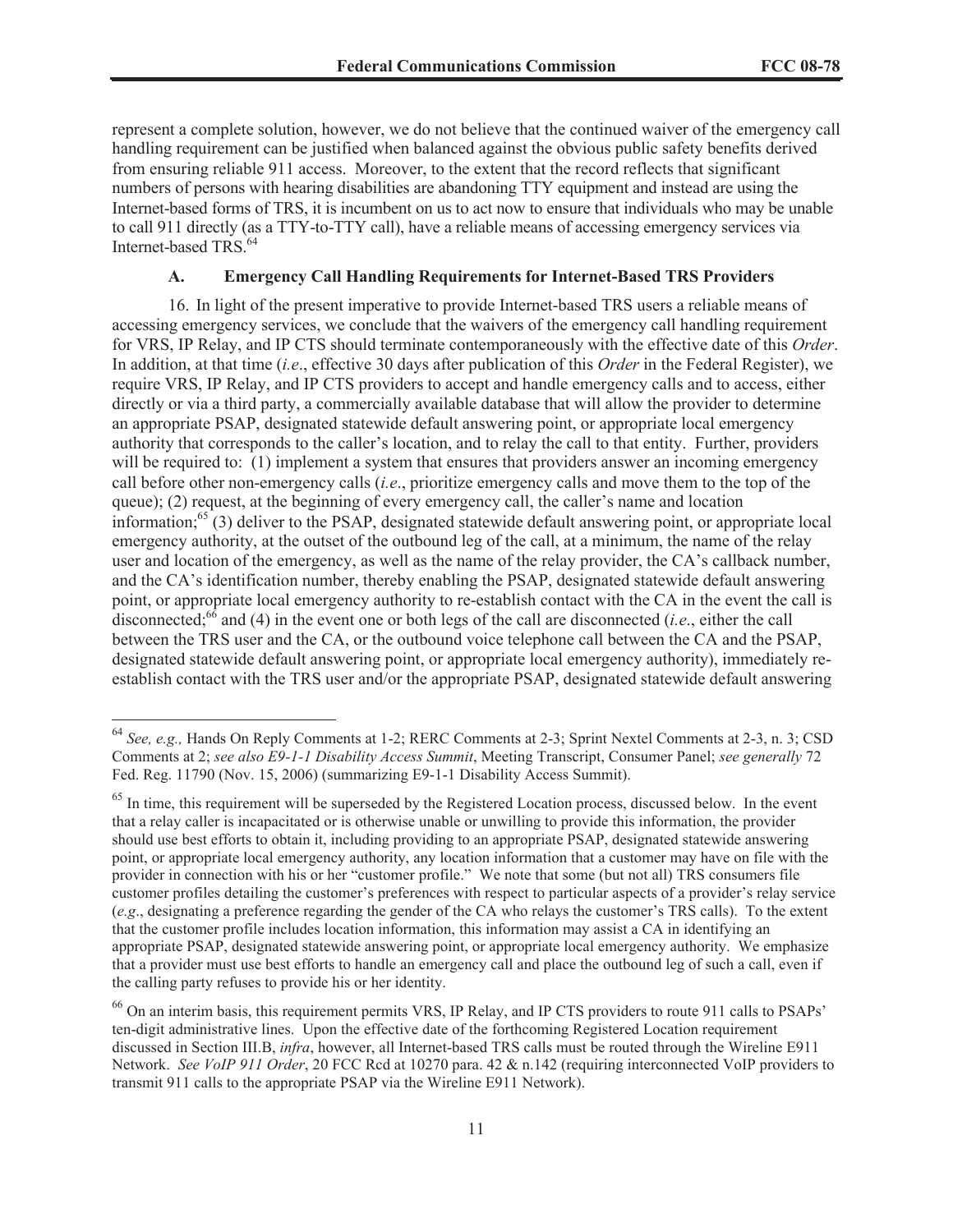point, or appropriate local emergency authority and resume handling the call, when feasible.<sup>67</sup> Based on the record in this proceeding, which reflects that some providers have already implemented some of these measures, we believe it is reasonable for all providers to comply with these requirements by the effective date of this *Order*.<sup>68</sup> We amend our rules to reflect these new requirements.<sup>69</sup>

17. We recognize that there are different ways by which providers may ensure that emergency calls receive priority handling and are not put in a queue with all incoming calls to wait for an available CA to handle the call. Some providers note, for example, that they would use a separate IP access address dedicated for emergency calls only.<sup>70</sup> We do not mandate a specific means by which providers must give priority to, and answer, emergency calls, so long as such calls are handled in accordance with the requirements set forth above.<sup>71</sup> Because of the importance of emergency call handling, we expect that providers will ensure adequate staffing of emergency call handling processes so that CAs are not required to disconnect non-emergency calls in order to process emergency calls.

18. Based on the record before us, it appears that some Internet-based TRS providers presently accept and handle emergency calls made via VRS or IP Relay by asking the caller for location and other essential information necessary to identify, and make the outbound call to, an appropriate PSAP.<sup>72</sup> In this

<sup>68</sup> We affirm that providers' costs of compliance with this *Order* are compensable from the Interstate TRS Fund as part of providing TRS service in compliance with the mandatory minimum standards. We remind providers, however, that costs are not recoverable for meeting waived mandatory minimum standards. *See, e.g.*, *Telecommunications Relay Services and Speech-to-Speech Services for Individuals with Hearing and Speech Disabilities*, CG Docket No. 03-123, Order on Reconsideration, 21 FCC Rcd 8050, 8057, para. 15 (July 12, 2006) (*2006 TRS Order on Reconsideration*).

<sup>69</sup> *See infra* Appendix B*.*

 $70$  CSD Comments at 15 (noting that the caller may dial "VRS Company911.tv" for an emergency call); CAC Comments at 11.

 $67$  We recognize that, in some instances, the CA may not be able to call back a TRS customer using one of the Internet-based forms of TRS because the CA will not know the current IP address of the relay customer. We urge Internet-based TRS providers to give their customers the option of providing an alternative method of reestablishing contact with the caller to facilitate a callback in the event that an emergency call is disconnected. We also note that, in this context, providers are expressly permitted to contact consumers directly, notwithstanding any prohibitions regarding contacts with consumers as described in other Commission orders. *See*, *e.g.*, *Telecommunications Relay Services and Speech-to-Speech Services for Individuals with Hearing and Speech Disabilities,* CG Docket No. 03-123, Report and Order and Declaratory Ruling, 22 FCC Rcd 20140, 20176, para. 95 (Nov. 19, 2007) (placing restrictions on use of consumer or call database information to contact TRS users).

 $71$  The Commission's Consumer and Governmental Affairs Bureau has previously advised TRS providers of their obligation to handle incoming calls in the order in which they are received. *See FCC Clarifies that Certain TRS Marketing and Call Handling Practices are Improper*, CC Docket No. 98-67, CG Docket No. 03-123, Public Notice, 20 FCC Rcd 1471, 1473 (rel. Jan. 26, 2005). The Bureau issued this advisory in response to complaints that certain TRS providers were selectively handling non-emergency calls placed by preferred customers ahead of nonemergency calls placed by other, non-preferred customers. In that context, the Bureau determined that the selective handling of incoming calls was improper and inconsistent with the notion of functional equivalency. *Id.* We clarify here that the obligation to handle incoming calls in the order in which they are received applies to non-emergency calls only and that, under the call handling rules we adopt today, providers are under an affirmative obligation to ensure that emergency calls receive priority handling.

<sup>72</sup> *See, e.g.,* Sorenson Comments at 5; Sprint Nextel Comments at 2-3, n. 3; Verizon Comments at 2. As noted above, in the event that a relay caller is incapacitated or is otherwise unable to provide this information, the provider should use best efforts to obtain the caller's location information, including providing to an appropriate PSAP, designated statewide default answering point, or appropriate local emergency authority, any location information that a customer may have on file with the provider in connection with his or her "customer profile."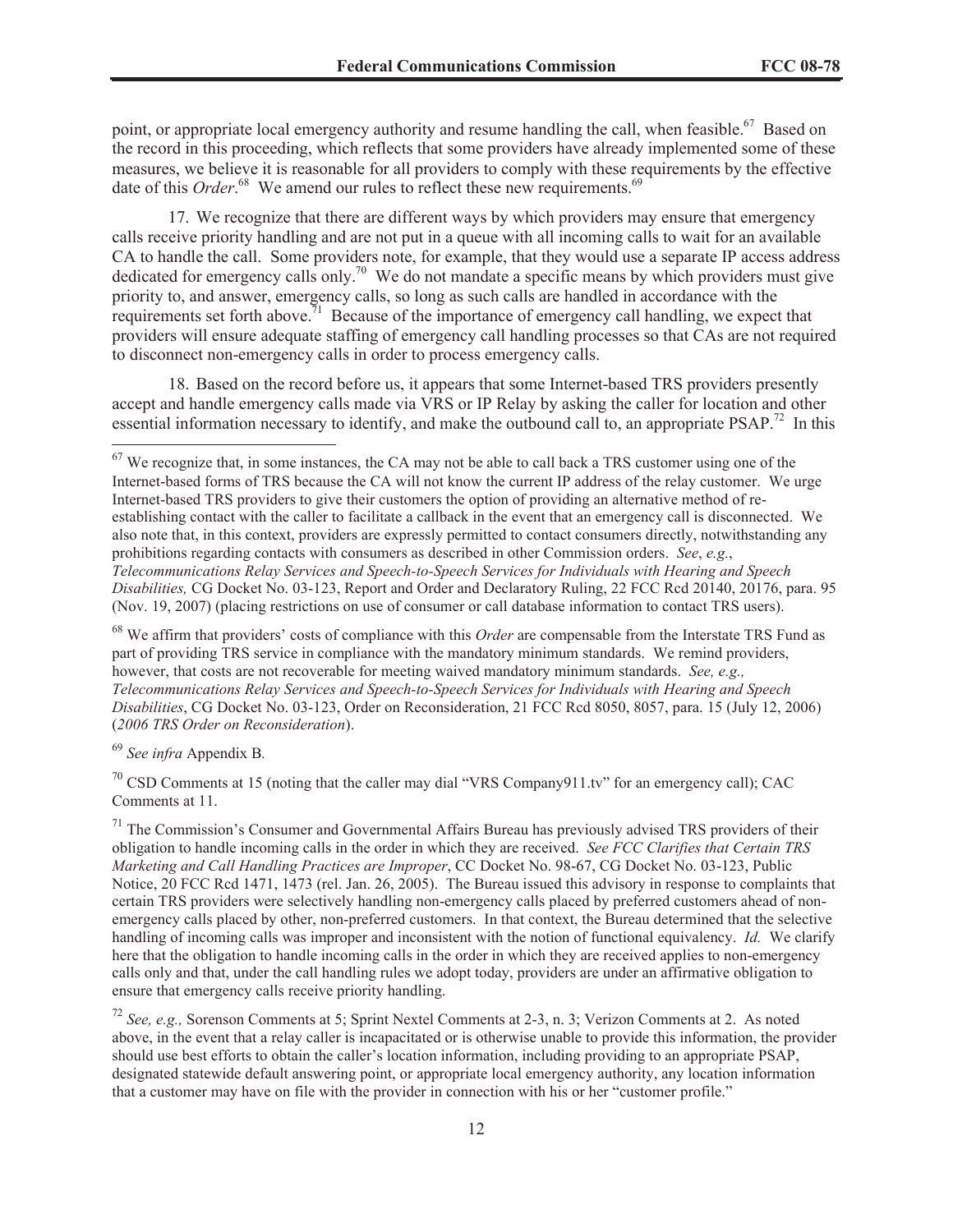regard, several VRS providers assert that as long as the providers obtain the location information from the calling party, they can route the call to an appropriate PSAP based upon PSAP databases that are commercially available. $^{73}$ 

19. In conjunction with the requirement that a CA request, at the beginning of an emergency call, the name and location information of the relay user placing the call, we permit a CA to memorialize the caller's name and location information in writing for the purposes of communicating this information to an appropriate PSAP, designated statewide default answering point, or appropriate local emergency authority, and facilitating access to emergency services.<sup>74</sup> We also permit a CA to retain such information after the call, where necessary to facilitate the dispatch of emergency services or for other emergency (*e.g.*, where a relay caller becomes incapacitated while placing a relay call) or law enforcement purposes. We note that section  $225(d)(1)(F)$  of the Act and section  $64.604(a)(2)$  of the Commission's TRS rules generally prohibit a CA from keeping records of the "content" of a relay conversation beyond the duration of a call.<sup>75</sup> With respect to these provisions, we conclude that the "content" of a relayed conversation reasonably does not include basic identifying information, such as the name and present location of an emergency TRS caller. Consistent with this interpretation, we permit a CA to memorialize in writing, and retain records pertaining to, the name and location of a consumer who places an emergency call via an Internet-based TRS provider. We remind providers, however, that even this information may be made available only to emergency call handlers, and emergency response or law enforcement personnel solely for the purpose of ascertaining a customer's location in an emergency situation or for other emergency or law enforcement purposes.

20. Finally, we note that at least two Internet-based TRS providers have requested that the Commission exempt these providers from liability resulting from their handling of emergency TRS calls to the same extent Congress has insulated wireline and wireless carriers from liability in connection with those carriers' handling of emergency 911 and E911 calls.<sup>76</sup> As the Commission stated in the interconnected VoIP context, before we would consider taking any action to preempt liability under state law, the Commission would need to demonstrate that limiting liability is "essential to achieving the goals of the Act."<sup>77</sup> To our knowledge, no commenter contends here that such action is "essential" to achieving the goals of the Act. Nor has any commenter identified a source of authority for providing liability protection to Internet-based TRS providers. For the reasons we denied requests to limit the liability of interconnected VoIP providers in the *VoIP 911 Order*, we similarly decline to limit the liability of Internet-based TRS providers in connection with their handling of emergency TRS calls.<sup>78</sup> Although

<sup>76</sup> Verizon Reply Comments at 6; Hamilton Comments at 4-5.

<sup>77</sup> *VoIP 911 Order*, 20 FCC Rcd at 10275, para. 54 (footnote omitted).

<sup>73</sup> *See, e.g.*, CSD Comments at 12-13; Sorenson Comments at 5-6 ("Once Sorenson completes the necessary training, its video interpreters will be able to answer emergency VRS calls, confirm the caller's address, match the caller's address with the appropriate PSAP, connect the caller to the PSAP and relay the conversation between the deaf caller and the PSAP.").

 $74$  We note that at least one provider currently employs a second CA to write down essential information so that if the call is disconnected, that information can be used to facilitate the dispatch of emergency services. CSD Comments, *E9-1-1 Disability Access Summit*, Provider Panel, Nov. 15, 2006.

<sup>75</sup> *See* 47 U.S.C. § 225(d)(1)(F) (instructing the Commission to prescribe regulations prohibiting relay operators from keeping records of the content of any conversation beyond the duration of the call); 47 C.F.R. § 64.604(a)(2)(i) (prohibiting relay operators from keeping records of the content of any conversation beyond the duration of the call).

<sup>78</sup> *Id.* (noting that Congress had enacted no liability protection for interconnected VoIP providers, the Commission declined to adopt such protections and would not consider doing so unless such action were deemed to be "essential to achieving the goals of the Act").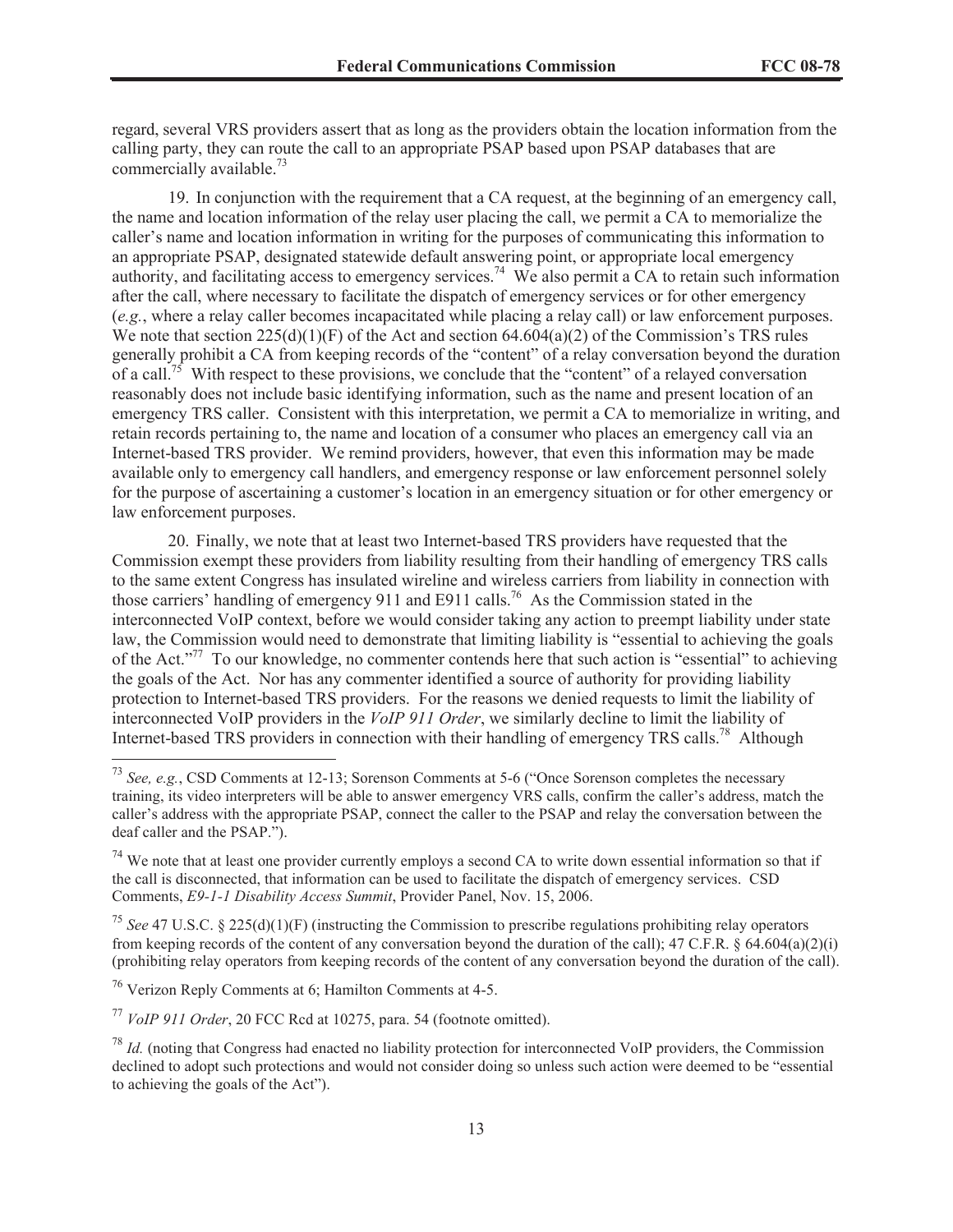Congress has provided limited liability protections to local exchange carriers and wireless carriers, it has not done so for Internet-based TRS providers.<sup>79</sup> We note that in the *VoIP 911 Order*, the Commission advised interconnected VoIP providers seeking to protect themselves from liability for negligence to do so through "their customer contracts and through their agreements with PSAPs, as some interconnected VoIP providers have done." <sup>80</sup> Nothing in today's *Order* prevents Internet-based TRS providers from taking similar actions.<sup>81</sup>

21. As noted above, we are adopting these requirements to help facilitate access to emergency services for consumers of Internet-based relay services, pending the adoption of a longer term solution. These requirements will become effective 30 days after the publication of this *Order* in the Federal Register, and we extend the present VRS and IP Relay emergency call handling waivers, previously scheduled to expire after December 31, 2007, such that the waivers remain in effect until the effective date of this *Order*. 82

### **B. Transition to Additional E911 Capabilities for Internet-Based Forms of TRS**

22. We believe that the use of a Registered Location process, similar to that adopted in the *VoIP 911 Order*, constitutes an additional critical component of an E911 solution for Internet-based TRS providers, so that a CA may promptly determine an appropriate PSAP, designated statewide default answering point, or appropriate local emergency authority to call to respond to the emergency.<sup>83</sup> Accordingly, as we required of all interconnected VoIP providers,  $84$  we will require in a forthcoming order that all Internet-based TRS providers obtain or have access to consumer location information for the purposes of emergency calling requirements.<sup>85</sup>

<sup>82</sup> *See supra* note 6*.*

<sup>83</sup> *See VoIP 911 Order*, 20 FCC Rcd at 10271, para. 46 (describing Registered Location requirement for interconnected VoIP providers); *see also* 47 C.F.R. § 9.3 (defining "Registered Location" as the "most recent information obtained by an interconnected VoIP service provider that identifies the physical location of an end user").

<sup>79</sup> *See* Wireless Communications and Public Safety Act of 1999, Pub. L. No. 106-81, 113 Stat. 1286 (1999) (*911 Act*); 47 U.S.C. § 615a; *911 Act* § 4 (providing wireless carriers same degree of liability protection relating to 911 service as local exchange carriers).

<sup>80</sup> *VoIP 911 Order*, 20 FCC Rcd at 10276, para. 55.

<sup>&</sup>lt;sup>81</sup> In particular, nothing we do here would prevent a TRS provider from incorporating into its consumer notification or future registration processes described herein, the same protections that interconnected VoIP providers typically include in their subscription agreements with consumers.

<sup>&</sup>lt;sup>84</sup> *Cf.* 47 C.F.R. § 9.5(d)(1) (requiring interconnected VoIP providers to "[o]btain from each customer, prior to the initiation of service, the physical location at which the service will first be utilized"); *VoIP 911 Order*, 20 FCC Rcd at 10271, para. 46 (same); *see also VoIP 911 Order*, 20 FCC Rcd at 10272, para. 47 ("interconnected VoIP providers must, as a condition of providing that service to a consumer, provide that consumer with E911 service as outlined [by the Commission]").

<sup>&</sup>lt;sup>85</sup> *Cf.* 47 C.F.R. § 9.5(d)(2) (requiring interconnected VoIP providers to offer customers "one or more methods of updating their Registered Location, including at least one option that requires use only of the CPE necessary to access the interconnected VoIP service"); *VoIP 911 Order*, 20 FCC Rcd at 10271, para. 46 (same). *Cf. VoIP 911 Order*, 20 FCC Rcd at 10271, para. 46 (noting that any method utilized for updating customers' Registered Location "must allow an end user to update the Registered Location at will and in a timely manner" and cautioning against "charging customers to update their Registered Location, as this would discourage customers from doing so and therefore undermine this solution"). *See also* TDI Comments at 2 (method of updating Registered Location should, (continued….)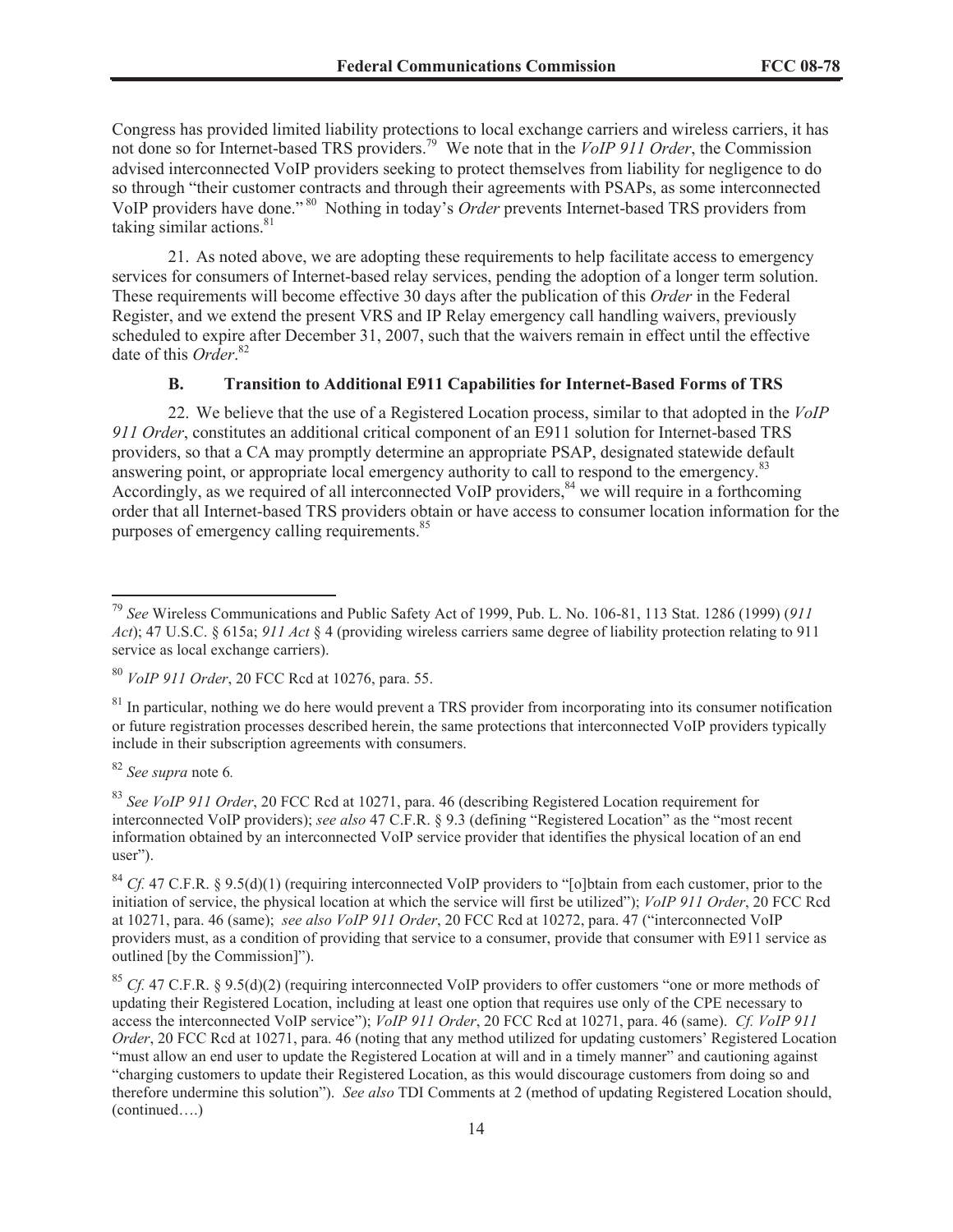23. As we have stated previously, the goal of our E911 rules is to provide meaningful location information to first responders, regardless of the technology or platform employed.<sup>86</sup> Public safety officials need to receive accurate and timely information concerning the current location of an individual who places an emergency call, notwithstanding the platform or technology used by the provider or the means by which the individual places the call. We believe that user registration is critical to achieving the goal of providing location identification to first responders in the context of emergency calls placed over Internet-based TRS.<sup>87</sup> Accordingly, the registration process we outline today, in large part, will be guided by the manner in which interconnected VoIP providers obtain location information of interconnected VoIP users pursuant to the Commission's *VoIP 911 Order*. However, we recognize, as some commenters have noted, that there are differences between interconnected VoIP services and Internet-based TRS that must be addressed in adopting a registration process for Internet-based TRS users.<sup>88</sup> For example, while interconnected VoIP subscribers receive a ten-digit telephone number in conjunction with the service, Internet-based TRS users currently do not. Accordingly, we will adopt a ten-digit numbering plan in a future Commission order that ties numbering to the registration process and renders relay providers' situation more analogous to that of interconnected VoIP providers.<sup>89</sup>

24. The Commission plans to move forward on adopting a ten-digit numbering plan in an expeditious manner. Specifically, the Commission simultaneously with this Order seeks to refresh quickly the record on relay service numbering issues and then plans to hold a stakeholder workshop immediately thereafter.<sup>90</sup> The Commission commits to completing a final order on a ten-digit numbering plan in the second quarter of this year. In order to provide stakeholders sufficient time to implement these rules, the Commission will require that the ten-digit numbering plan be implemented no later than December 31, 2008.

<sup>86</sup> *See, e.g., 2007 Wireless E911 NPRM,* 22 FCC Rcd at 10609, para. 6.

<sup>87</sup> We also note that providers' costs of compliance with this *Order* are compensable from the Interstate TRS Fund as part of providing TRS service in compliance with the mandatory minimum standards. As noted previously, however, costs associated with meeting waived mandatory minimum standards are not recoverable from the Fund. *See, e.g., 2006 TRS Order on Reconsideration*, 21 FCC Rcd at 8057, para. 15.

<sup>88</sup> *See generally* Verizon Comments at 6-7; CAC Comments at 5; Sprint-Nextel Comments at 3-4.

<sup>89</sup> The Commission plans to move forward on this issue in an expeditious manner. *See*, *e.g.*, NAD Comments at 7 (asserting that any registration system adopted by the Commission utilize a shared database operated and managed by a non-relay provider entity); Hamilton Comments at 3 (urging Commission to adopt uniform, shared database system that is available to all relay providers); George L. Lyon, Jr., *Ex Parte* on behalf of Hands On (Nov. 7, 2007) (proposing adoption of standardized numbering plan for VRS users and providers). We note that, in response to the *VRS/IP Relay 911 NPRM* and the FNPRM in the *Interoperability Declaratory Ruling and Further Notice*, a number of commenters asserted that a uniform numbering system linked to the NANP is needed for Internet-based TRS users to receive functionally equivalent emergency access. *See*, *e.g*., CSD Comments at 9-10; *see also Ex Partes* in CG Docket 03-123: Sprint Nextel (Apr. 25, 2007); AT&T (May 22, 2007); CSD (June 16, 2007); NENA (Feb. 5, 2007); Neustar (Jan. 11, 2007); Intrado and Sorenson (Mar. 29, 2007). We will address the assignment and administration of ten-digit telephone numbers for Internet-based TRS users in a separate Commission order. To that end, the Commission's Consumer and Governmental Affairs Bureau is releasing today a public notice inviting interested parties to refresh the record on the issue of ten-digit numbering for Internet-based TRS users. *See supra*  note 62*; 2008 Numbering PN*.

<sup>90</sup> *See 2008 Numbering PN.*

<sup>(</sup>Continued from previous page)

among other things, allow users to quickly update their location information); NJ Ratepayer Comments at 7 (method of updating Registered Location should be made as effortless as possible and free of charge).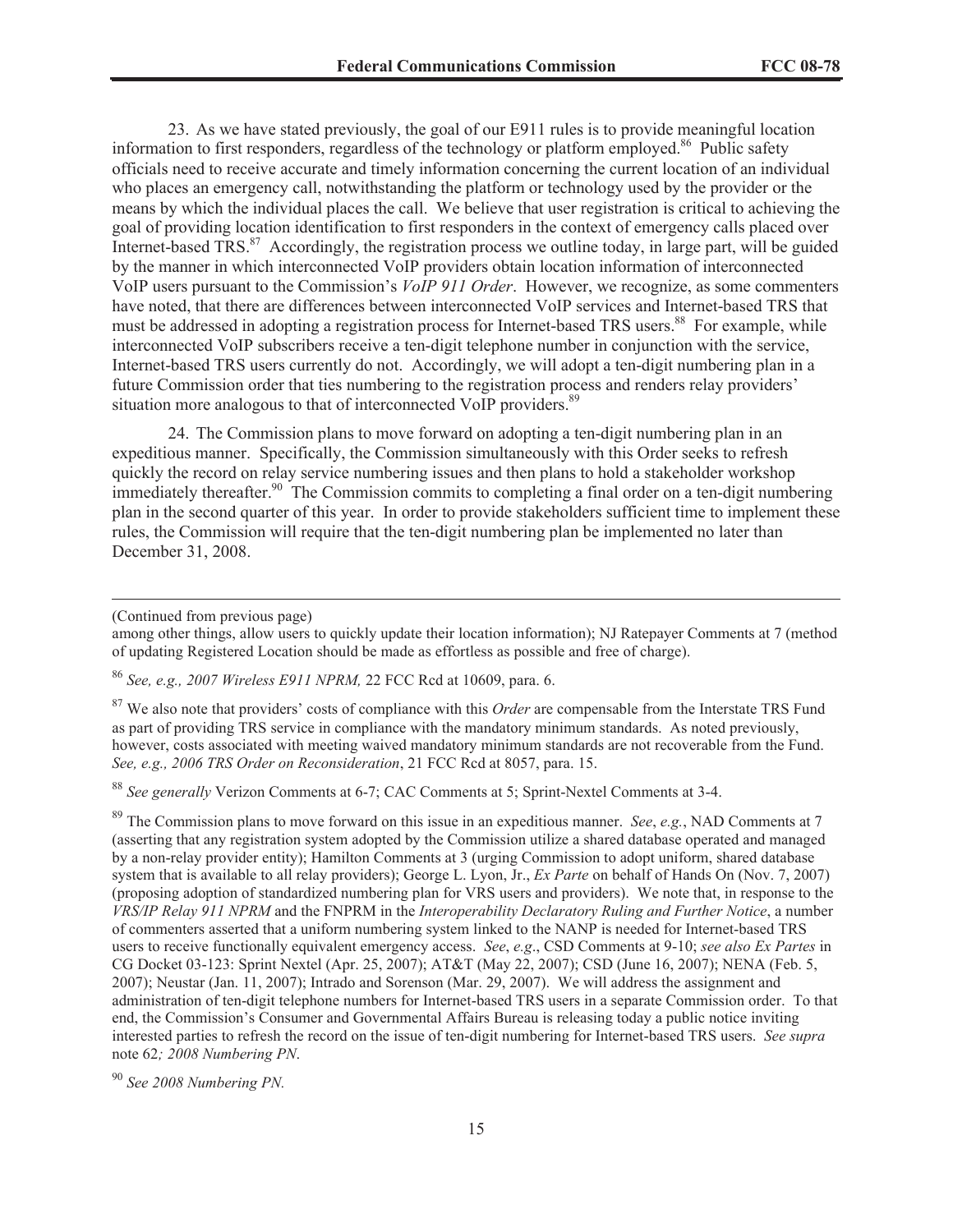25. Consumer Notification Requirement. VRS providers currently are required to include "a clear and bold written statement on their website and promotional materials explaining the shortcomings and potential dangers of using VRS to place an emergency call" so that those making a 911 call over TRS facilities understand the implications of making such a call, particularly in the context of the Commission's encouragement to TRS users to access emergency services directly.<sup>91</sup> In the *VoIP 911 Order*, the Commission required interconnected VoIP service providers to "specifically advise every subscriber, both new and existing, prominently and in plain language, [of] the circumstances under which E911 service may not be available.<sup>"92</sup> In light of these requirements for interconnected VoIP providers, the Commission's *VRS/IP Relay 911 NPRM* sought comment on whether the Commission's current consumer notification requirements for Internet-based TRS providers should be revised, for example, to require that providers specifically advise new and existing subscribers of the circumstances under which E911 service may not be available through Internet-based forms of TRS or may be in some way limited by comparison to traditional E911 service.  $93$ 

26. Consistent with the *VoIP 911 Order*, we require each Internet-based TRS provider, if not already doing so, to include an advisory on its website and in any promotional materials directed to consumers, prominently and in plain language, explaining the circumstances under which emergency calls made via Internet-based TRS may be in some way limited by comparison to traditional E911 service.<sup>94</sup> We believe it is important to caution consumers of the limitations of using the Internet-based forms of TRS to make emergency calls in the event that a caller does place an emergency call via an Internet-based relay service. In addition, we may address additional consumer notification requirements in a forthcoming order, consistent with the consumer notification requirements adopted in the *VoIP 911 Order*, as appropriate.

27. Enhanced 911 Service. In the *VoIP 911 Order*, the Commission required interconnected VoIP providers to transmit all E911 calls to the appropriate PSAP, designated statewide answering point, or appropriate local emergency authority via the Wireline E911 Network, and prohibited the use of socalled ten-digit "administrative numbers."<sup>95</sup> The Commission defined "Wireline E911 Network" as a

<sup>91</sup> *See VRS Waiver Order,* 17 FCC Rcd at 162, para. 14 (temporarily waiving mandatory minimum standards); *and 2004 TRS Report & Order*, 19 FCC Rcd at 12521-22, paras. 116-18 (extending waivers and confirming warning requirement), *cited in VRS/IP Relay 911 NPRM*, 20 FCC Rcd at 19486, para. 22 n.71.

<sup>&</sup>lt;sup>92</sup> *VoIP 911 Order*, 20 FCC Rcd at 10272, para. 48. The Commission also required interconnected VoIP providers to "obtain and keep a record of affirmative acknowledgement by every subscriber, both new and existing, of having received and understood this advisory" and to distribute labels "warning subscribers if E911 service may be limited or not available and instructing the subscriber to place them on and/or near the CPE used in conjunction with the interconnected VoIP service." *Id*.

<sup>&</sup>lt;sup>93</sup> *VRS/IP Relay 911 NPRM*, 20 FCC Rcd at 19486, para. 22. The Commission also sought comment on whether Internet-based TRS providers should be required to provide appropriate warning labels for installation on CPE used in connection with Internet-based relay services or to obtain and keep a record of affirmative acknowledgement by every subscriber of having received and understood this advisory. *Id*.

<sup>94</sup> *Cf. VoIP 911 Order*, 20 FCC Rcd at 10272, para. 48 (requiring interconnected VoIP service providers to "specifically advise every subscriber, both new and existing, prominently and in plain language, [of] the circumstances under which E911 service may not be available…or may be in some way limited by comparison to traditional E911 service"). *See also* NJ Ratepayer Comments at 8 (urging Commission to require TRS providers to advise new and existing customers of limitations on the use of 911 and to obtain affirmative acknowledgement from every subscriber).

<sup>&</sup>lt;sup>95</sup> See VoIP 911 Order, 20 FCC Rcd at 10266-69, paras. 37-41 (requiring interconnected VoIP providers to transmit all E911 calls via the Wireline E911 Network).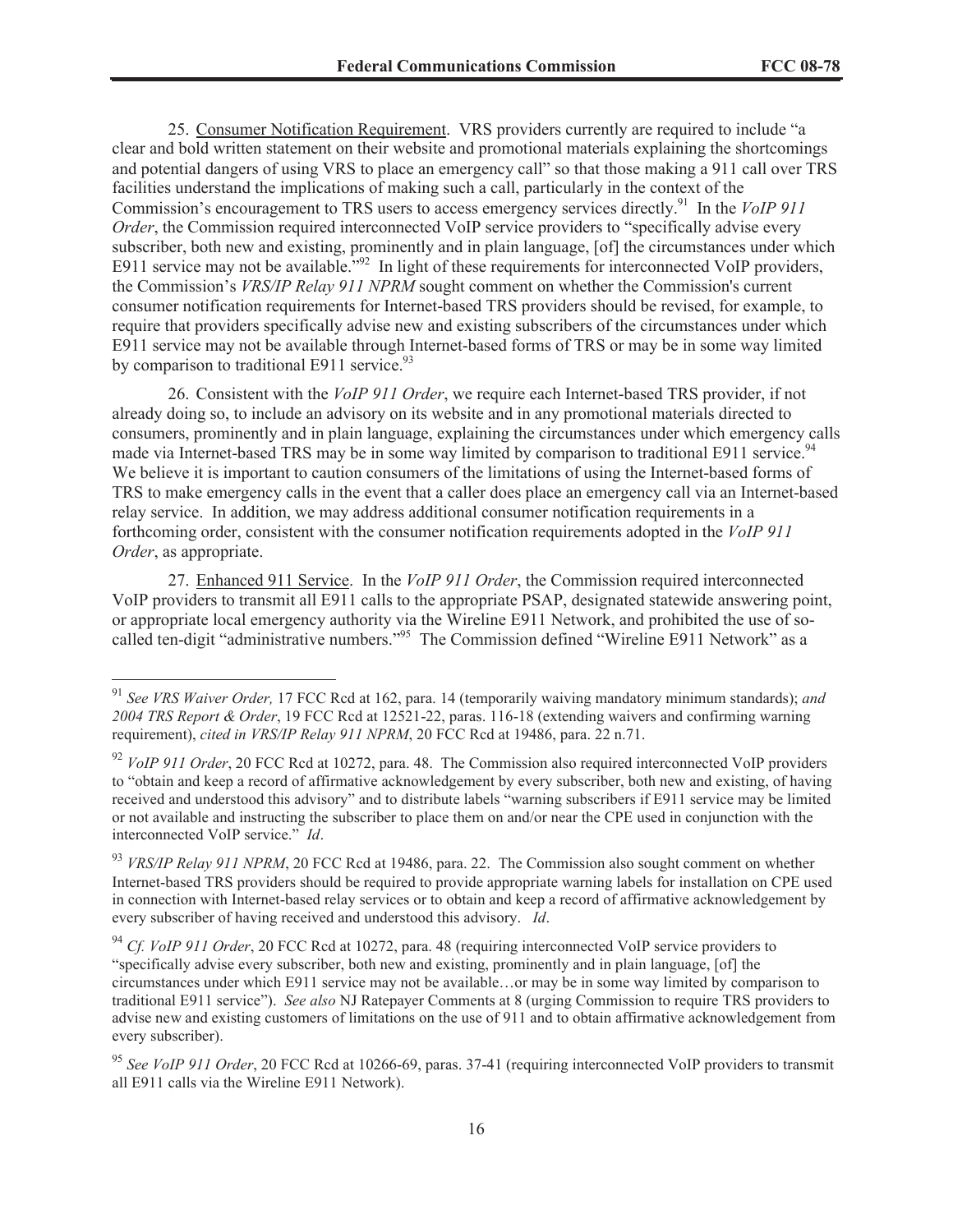"dedicated wireline network that (1) is interconnected with but largely separate from the public switched telephone network, (2) includes a selective router, and (3) is utilized to route emergency calls and related information to PSAPs, designated statewide default answering points, appropriate local emergency authorities or other emergency answering points."<sup>96</sup> The Commission required that all interconnected VoIP calls be routed through the dedicated Wireline E911 Network based on evidence in the record that use of ten-digit administrative numbers for routing E911 calls is not in the public interest to the extent that these numbers are not as reliable or consistently staffed as Wireline E911 Network call centers.<sup>97</sup>

28. Consistent with the *VoIP 911 Order*, we expect that a forthcoming order will require that, upon the effective date of the forthcoming Registered Location requirement, an Internet-based TRS provider must transmit all 911 calls via the dedicated Wireline E911 Network, and the Registered Location must be available from or through the ALI Database. By requiring that all 911 calls be routed via the dedicated Wireline E911 Network, Internet-based TRS service providers would provide E911 service in those areas where Selective Routers are utilized and they would provide such call back and location information as a PSAP, designated statewide default answering point, or appropriate local emergency authority is capable of receiving and utilizing.<sup>98</sup> We expect that providers will be able to use much of the same infrastructure and technology that is already in place for the delivery of 911 calls by interconnected VoIP service providers.<sup>99</sup>

### **IV. CONCLUSION**

29. Because of the importance of emergency call handling for all Americans, in this *Order* we adopt interim emergency call handling requirements for Internet-based TRS providers. These measures will ensure that persons using Internet-based forms of TRS can promptly access emergency services pending the development of a technological solution that will permit Internet-based TRS providers to automatically determine the geographic location of the consumer and place the outbound leg of an emergency call to an appropriate PSAP, designated statewide default answering point, or appropriate local emergency authority. These actions reinforce the Commission's longstanding and continuing commitment to make available a nationwide communications system that promotes the safety and welfare of all Americans, including individuals with hearing and speech disabilities.

<sup>96</sup> 47 C.F.R. § 9.3 (defining Wireline E911 Network). In a typical implementation, the Wireline E911 Network includes the Selective Router, which receives 911 calls from competitive and incumbent LEC central offices over dedicated trunks. The Selective Router, after querying an incumbent LEC-maintained Selective Router Database (SRDB) to determine which PSAP serves the caller's geographic area, forwards the calls to the PSAP that has been designated to serve the caller's area, along with the caller's phone number (ANI). The PSAP then forwards the caller's ANI to an incumbent LEC maintained Automatic Location Information database (ALI Database), which returns the caller's physical address (that has previously been verified by comparison to a separate database known as the Master Street Address Guide (MSAG)). The Wireline E911 Network thus consists of: the Selective Router; the trunk line(s) between the Selective Router and the PSAP; the ALI Database; the SRDB; the trunk line(s) between the ALI database and the PSAP; and the MSAG. *VoIP 911 Order*, 20 FCC Rcd at 10252, para. 15 (citations omitted).

<sup>97</sup> *See VoIP 911 Order*, 20 FCC Rcd at 10266-69, paras. 37-41 & n. 142 (citations omitted).

<sup>98</sup> *See id.* at 10252, para. 15 n.37 (identifying selective routing capability as the key characteristic distinguishing basic 911 and E911).

<sup>99</sup> *See id.* at 10267-69, paras. 38-39; *see also* NENA Comments, CG Docket No. 03-123, Attach. at 2-3 (filed Dec. 3, 2007) (indicating that an emergency call can be routed to a PSAP from a relay center using the same process that interconnected VoIP providers use); *cf. id.* at 2, n.4 (noting that OnStar, a telematics provider, routes emergency calls from its call centers to the appropriate PSAP over the Wireline E911 Network).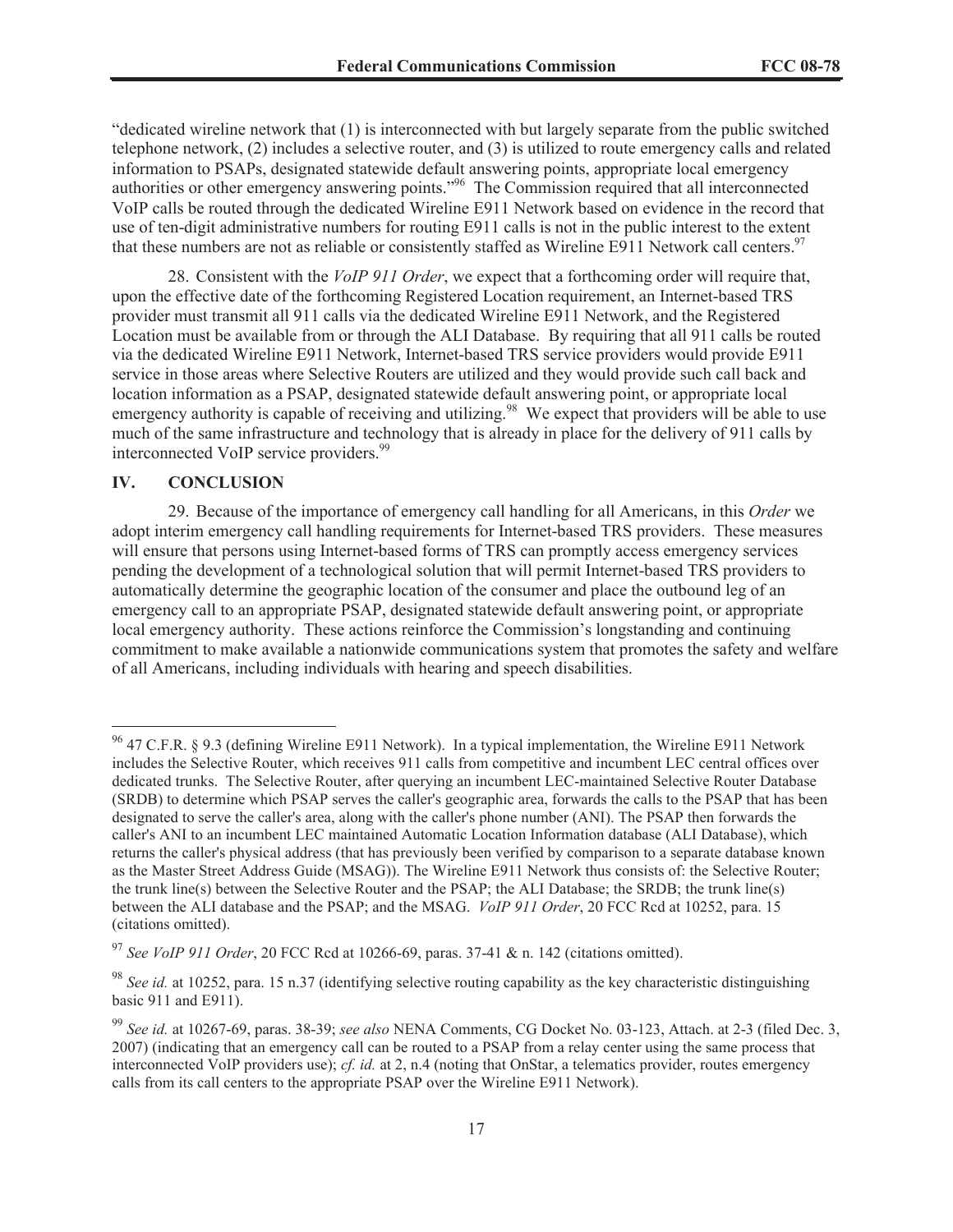### **V. PROCEDURAL MATTERS**

30. *Regulatory Flexibility Analysis*. As required by the Regulatory Flexibility Act of 1980 (RFA),<sup>100</sup> the Commission has prepared a Final Regulatory Flexibility Certification in which it concludes that, under the terms of the RFA, there is no significant economic impact on small entities as a result of the policies and rules addressed in this document. The certification is set forth in Appendix C.

31. *Paperwork Reduction Act*. This document does not contain new or modified information collection requirements subject to the Paperwork Reduction Act of 1995 (PRA), Public Law 104-13. In addition, therefore, it does not contain any new or modified "information collection burdens for small business concerns with fewer than 25 employees," pursuant to the Small Business Paperwork Relief Act of 2002, Public Law 107-198.<sup>101</sup>

32. *Congressional Review Act*. The Commission will send a copy of this *Report and Order* in a report to be sent to Congress and the Government Accountability Office pursuant to the Congressional Review Act.<sup>102</sup>

33. *Materials in Accessible Formats.* To request materials in accessible formats (such as Braille, large print, electronic files, or audio format), send an e-mail to fcc504@fcc.gov or call the Consumer and Governmental Affairs Bureau at (202) 418-0530 (voice) or (202) 418-0432 (TTY). This *Report and Order* can also be downloaded in Word and Portable Document Formats (PDF) at http://www.fcc.gov/cgb.dro.

### **VI. ORDERING CLAUSES**

34. Accordingly, IT IS ORDERED that, pursuant to Sections 1, 2, and 225 of the Communications Act of 1934, as amended, 47 U.S.C. §§ 151, 152, and 225, this Report and Order IS ADOPTED.

35. IT IS FURTHER ORDERED that, pursuant to Sections 1, 2, and 225 of the Communications Act of 1934, as amended, 47 U.S.C. §§ 151, 152, and 225, Part 64 of the Commission's rules, 47 C.F.R. Part 64, IS AMENDED, as set forth in Appendix B.

36. IT IS FURTHER ORDERED that this Report and Order shall become effective thirty days after publication in the Federal Register. The waivers of the emergency call handling requirement for VRS and IP Relay providers are extended until the effective date of this *Order* and, along with the waiver for IP CTS providers, shall terminate contemporaneously with the effective date of this *Order*.

<sup>100</sup> The RFA, s*ee* 5 U.S.C. § 601 *et. seq*., has been amended by the Contract With America Advancement Act of 1996, Pub. L. No. 104-121, 110 Stat. 847 (1996) (CWAAA). Title II of the CWAAA is the Small Business Regulatory Enforcement Fairness Act of 1996 (SBREFA).

<sup>101</sup> *See* 44 U.S.C. § 3506(c)(4).

<sup>102</sup> *See* 5 U.S.C. § 801(a)(1)(A).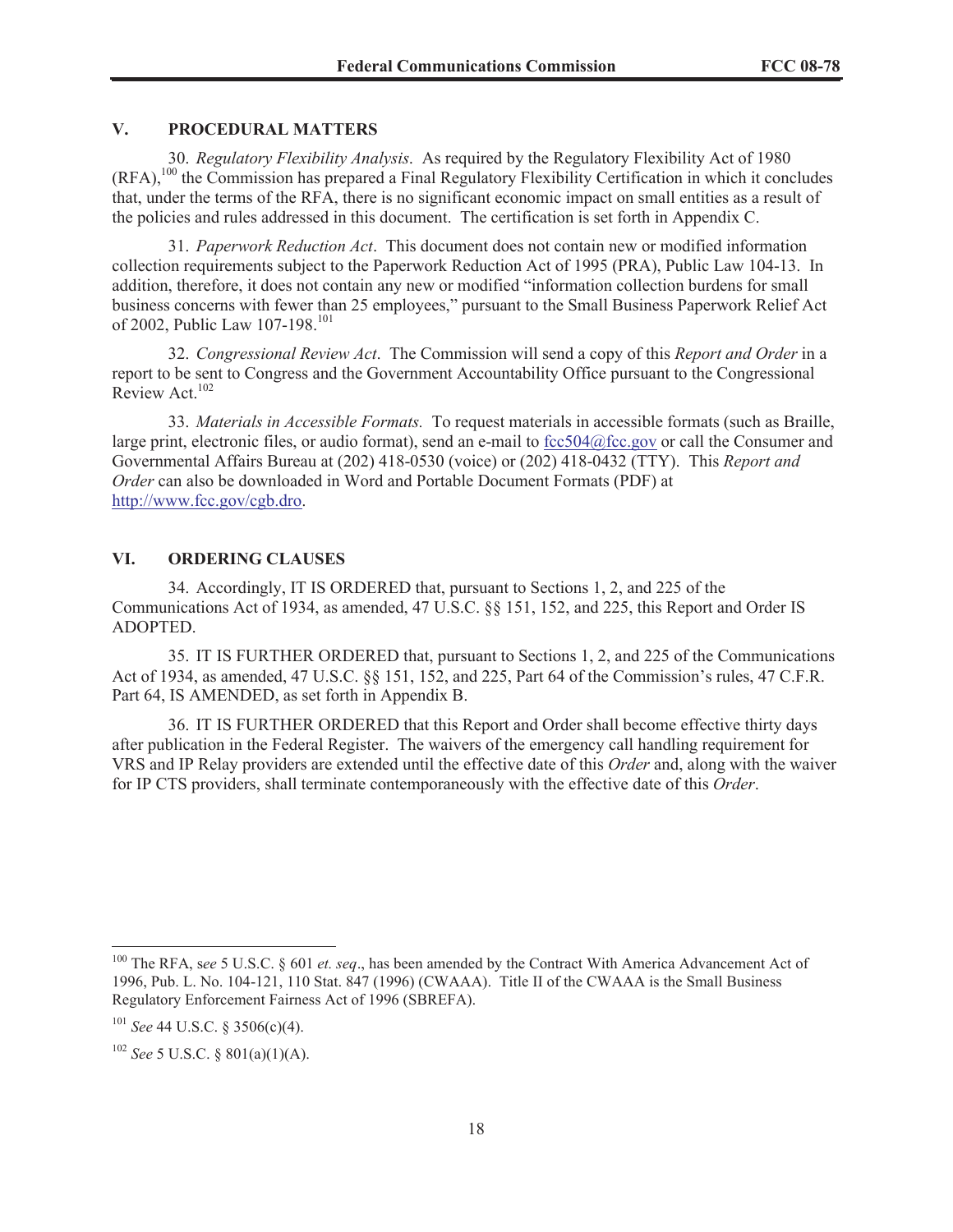37. IT IS FURTHER ORDERED that the Commission's Consumer and Governmental Affairs Bureau, Reference Information Center, SHALL SEND a copy of this Report and Order, including the Final Regulatory Flexibility Certification, to the Chief Counsel for Advocacy of the Small Business Administration.

### FEDERAL COMMUNICATIONS COMMISSION

Marlene H. Dortch Secretary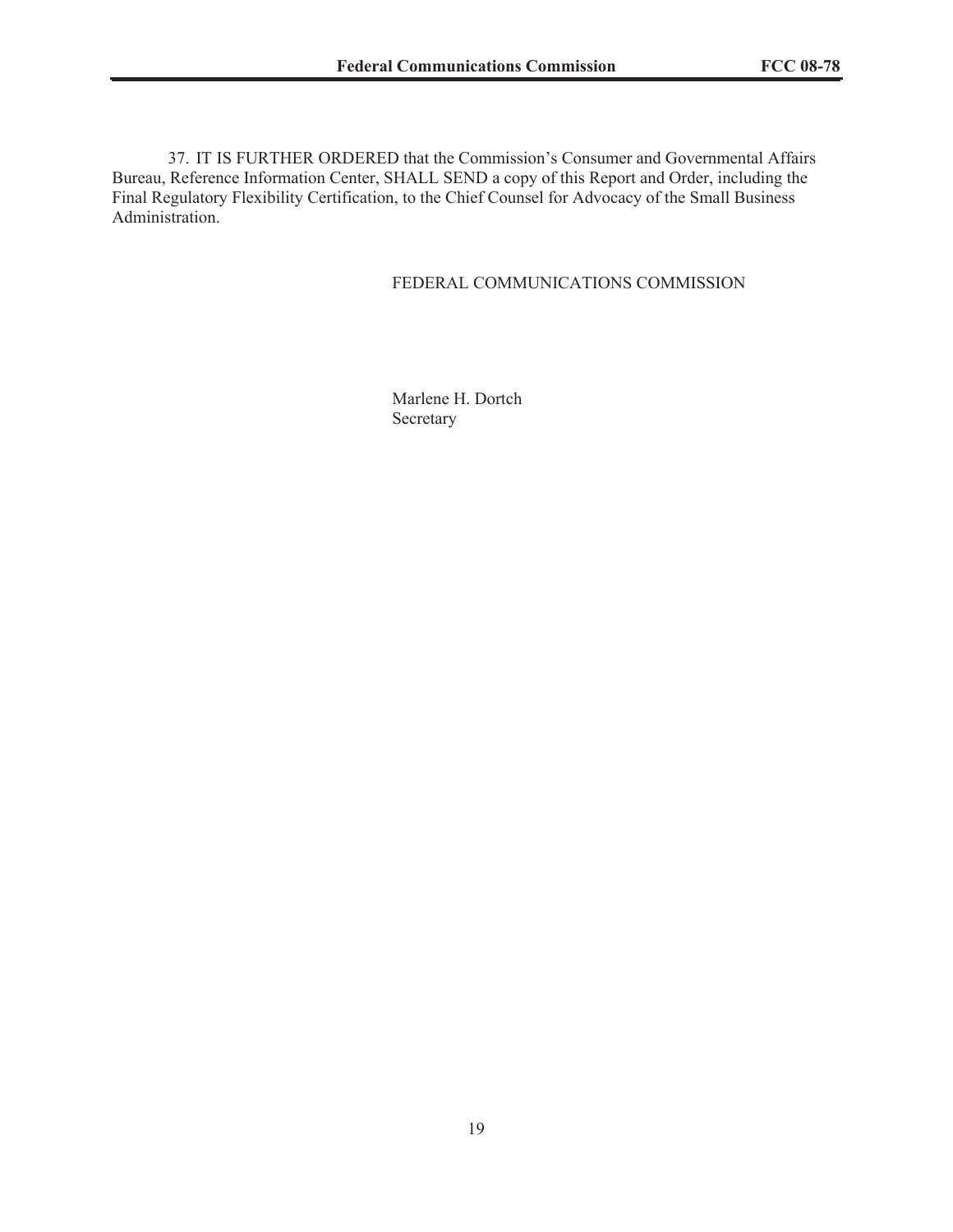# **APPENDIX A**

## **List of Commenters**

| <b>Commenter/Date Filed</b>                             | Abbreviation         |
|---------------------------------------------------------|----------------------|
| Communication Access Center (2/22/06)                   | CAC                  |
| Communication Service for the Deaf $(2/22/06)$          | <b>CSD</b>           |
| Hamilton Relay, Inc. $(2/22/06)$                        | Hamilton             |
| National Association of the Deaf (2/23/06)              | <b>NAD</b>           |
| New Jersey Division of the Ratepayer Advocate (2/22/06) | NJ Ratepayer         |
| Rehabilitation Engineering Research Center              |                      |
| on Telecommunications Access (2/22/06)                  | (RERC)               |
| Sorenson Communications, Inc. (2/22/06)                 | Sorenson             |
| Sprint Nextel Corporation (2/22/06)                     | <b>Sprint Nextel</b> |
| Telecommunications for the Deaf, Inc. $(2/22/06)$       | <b>TDI</b>           |
| Verizon $(2/22/06)$                                     | Verizon              |
| <b>Reply Commenter/Date Filed</b>                       |                      |
| Hands On Video Relay Services, Inc. (3/8/06)            | Hands On             |
| Intrado $(3/8/06)$                                      | Intrado              |
| National Emergency Number Association (3/8/06)          | <b>NENA</b>          |
| New Jersey Division of the Ratepayer Advocate (3/8/06)  | NJ Ratepayer         |

Sorenson Communications, Inc.(3/8/06) Sorenson TDI and NorCal Center on Deafness (3/8/06) TDI & NorCal

Texas 9-1-1 Alliance and

Texas Commission on State Emergency Communications (3/8/06) Texas 911 Alliance<br>Verizon (3/8/06) Verizon Verizon  $(3/8/06)$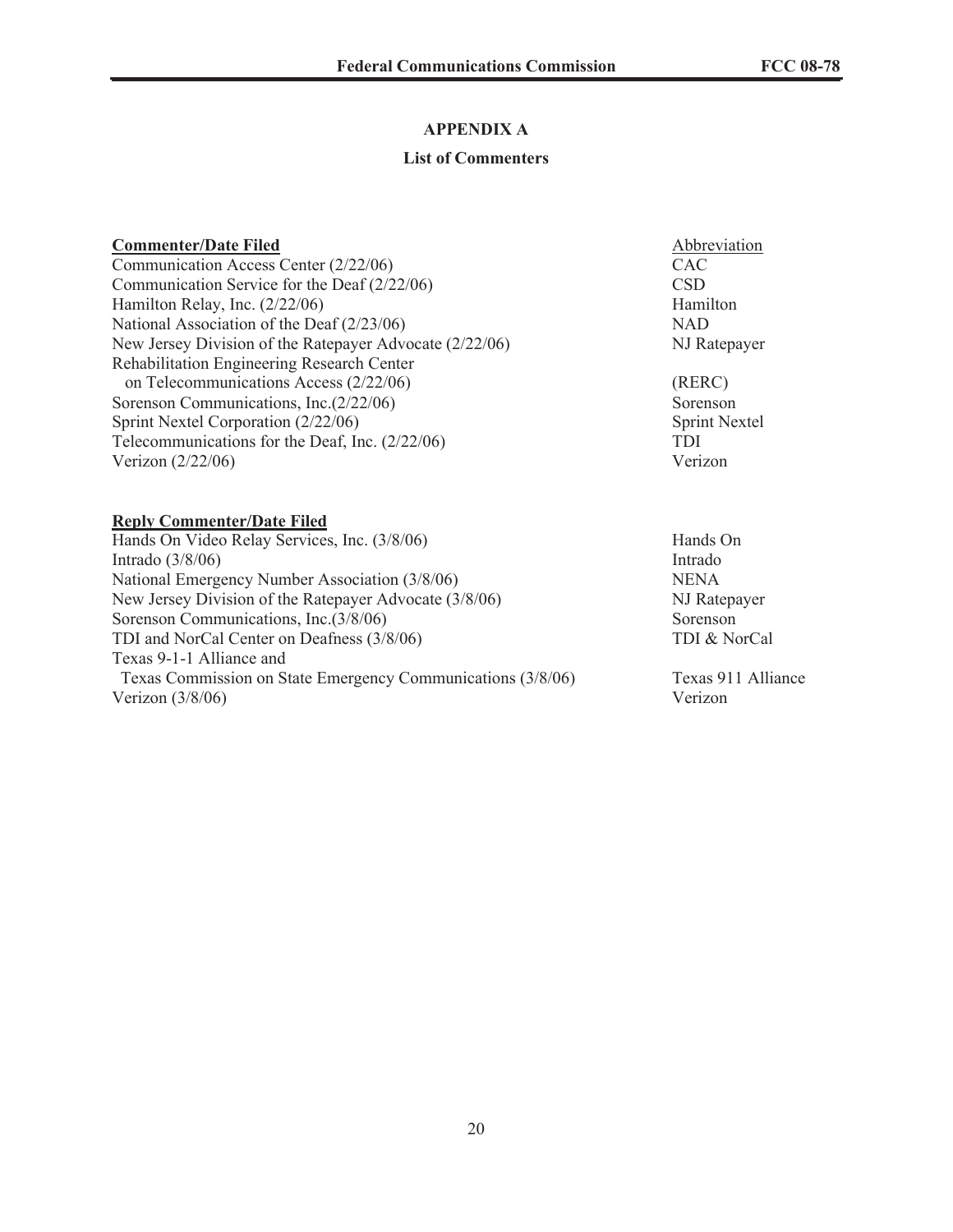# **APPENDIX B**

## **Final Rule Changes**

Part 64 of the Code of Federal Regulations is amended as follows:

# **PART 64 – MISCELLANEOUS RULES RELATING TO COMMON CARRIERS**

1. The authority citation for part 64 continues to read as follows:

Authority: 47 U.S.C. 154, 254 (k); secs. 403 (b)(2) (B), (C), Public Law 104-104, 110 Stat. 56. Interpret or apply 47 U.S.C. 201, 218, 225, 226, 228, and 254 (k) unless otherwise noted. \* \* \* \* \*

2. Section 64.604 is amended by revising paragraph (a)(4) as follows:

64.604 Mandatory Minimum Standards

\* \* \*

(a) Operational standards –

\* \* \*

(4) Emergency call handling requirements for TTY-based TRS providers. TTY-based TRS providers must use a system for incoming emergency calls that, at a minimum, automatically and immediately transfers the caller to an appropriate Public Safety Answering Point (PSAP). An appropriate PSAP is either a PSAP that the caller would have reached if he had dialed 911 directly, or a PSAP that is capable of enabling the dispatch of emergency services to the caller in an expeditious manner.

3. Current Sections 64.605, 64.606, 64.607, and 64.608 are re-designated as Sections 64.606, 64.607, 64.608, and 64.609, respectively, and a new Section 64.605 is added as follows:

### 64.605 Additional Operational Standards Applicable to Internet-Based TRS Providers

Each VRS, IP Relay, and IP CTS provider must accept and handle emergency calls and access, either directly or via a third party, a commercially available database that will allow the provider to determine an appropriate PSAP, designated statewide default answering point, or appropriate local emergency authority that corresponds to the caller's location, and to relay the call to that entity. The terms PSAP, statewide default answering point, and appropriate local emergency authority are defined in § 9.3 of this chapter. Each VRS, IP Relay, and IP CTS provider also is required to:

(a) Implement a system that ensures that the provider answers an incoming emergency call before other non-emergency calls (*i.e*., prioritize emergency calls and move them to the top of the queue);

(b) Request, at the beginning of each emergency call, the caller's name and location information;

(c) Deliver to the PSAP, designated statewide default answering point, or appropriate local emergency authority, at the outset of the outbound leg of an emergency call, at a minimum, the name of the relay user and location of the emergency, as well as the name of the relay provider, the CA's callback number, and the CA's identification number, thereby enabling the PSAP, designated statewide default answering point, or appropriate local emergency authority to re-establish contact with the CA in the event the call is disconnected; and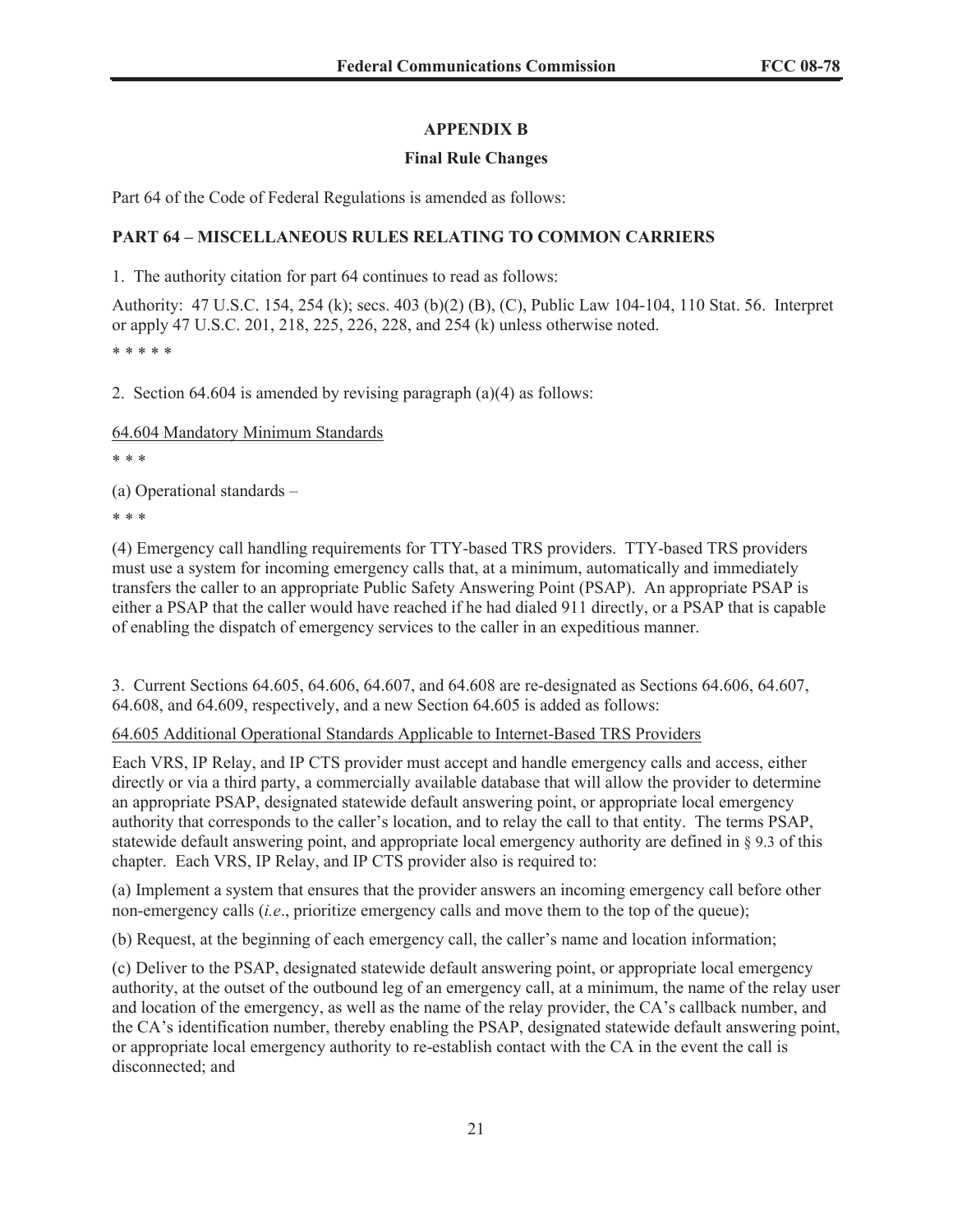(d) In the event one or both legs of an emergency call are disconnected (*i.e*., either the call between the TRS user and the CA, or the outbound voice telephone call between the CA and the PSAP, designated statewide default answering point, or appropriate local emergency authority), immediately re-establish contact with the TRS user and/or the appropriate PSAP, designated statewide default answering point, or appropriate local emergency authority and resume handling the call, when feasible;

(e) Ensure that information obtained as a result of this section is limited to that needed to facilitate 911 services, is made available only to emergency call handlers and emergency response or law enforcement personnel, and is used for the sole purpose of ascertaining a customer's location in an emergency situation or for other emergency or law enforcement purposes.

- 4. In the text of Sections 64.603(a), 64.603(b), 64.604(c)(5)(ii), 64.604(c)(5)(iii)(F)(1),  $64.604(c)(5)(iii)(F)(4)$ ,  $64.604(c)(6)(i)$ , and  $64.604(c)(6)(iii)(B)$ , replace the internal cross references to "§ 64.605" with "§ 64.606."
- 5. In the text of the newly re-designated Section 64.609, replace the internal cross reference to "§§ 64.606 and 64.607" with "§§ 64.607 and 64.608."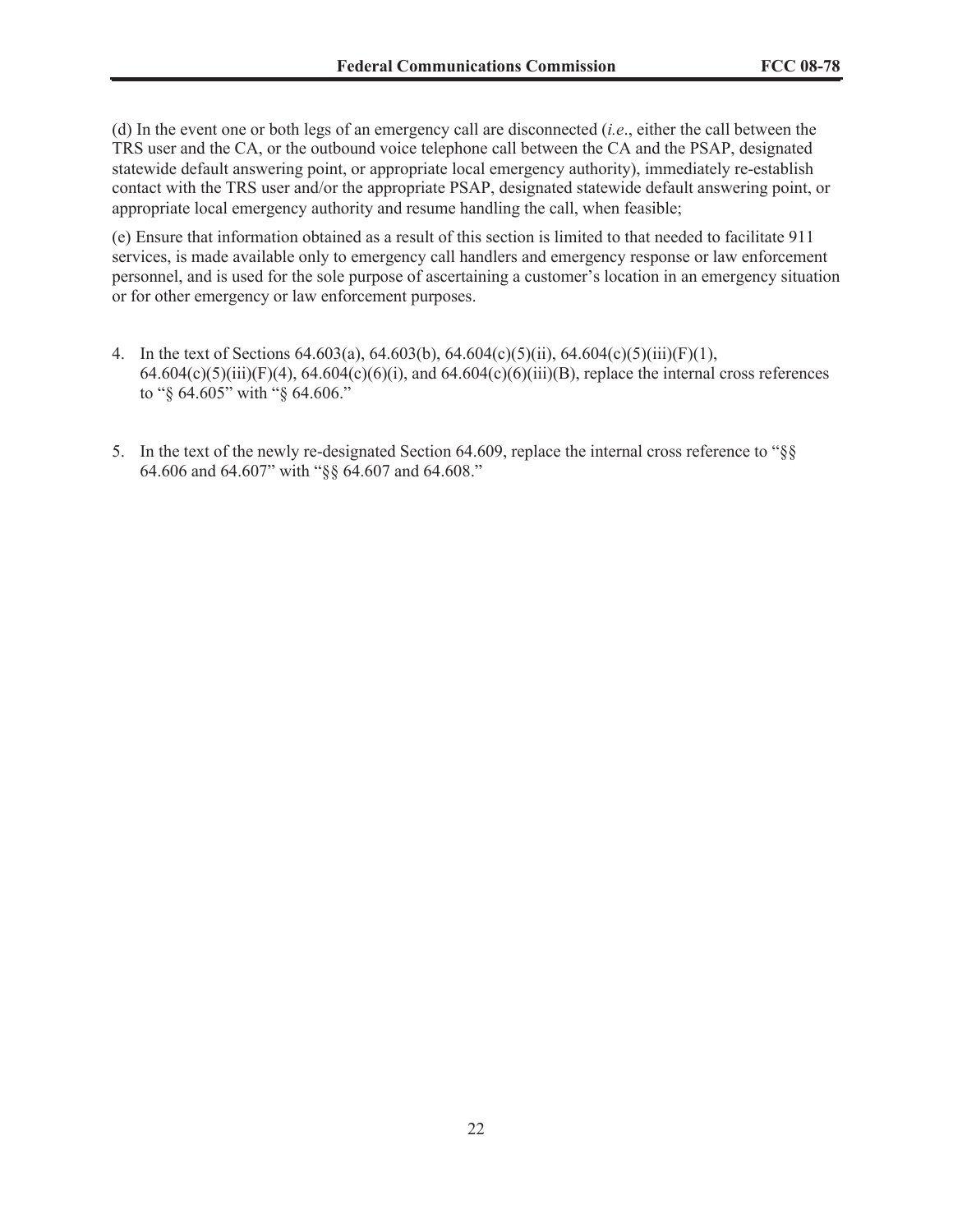#### **APPENDIX C**

#### **Final Regulatory Flexibility Certification**

1. The Regulatory Flexibility Act of 1980, as amended  $(RFA)$ , requires that a regulatory flexibility analysis be prepared for rulemaking proceedings, unless the agency certifies that "the rule will not, if promulgated, have a significant economic impact on a substantial number of small entities."<sup>2</sup> The RFA generally defines "small entity" as having the same meaning as the terms "small business," "small organization," and "small governmental jurisdiction."<sup>3</sup> In addition, the term "small business" has the same meaning as the term "small business concern" under the Small Business Act.<sup>4</sup> A small business concern is one which: (1) is independently owned and operated; (2) is not dominant in its field of operation; and (3) satisfies any additional criteria established by the Small Business Administration  $(SBA).$ <sup>5</sup>

2. This *Order* adopts emergency call handling requirements for Internet-based TRS providers. We require VRS, IP Relay, and IP CTS providers to accept and handle emergency calls; to access, either directly or via a third party, a commercially available database that will allow the provider to determine an appropriate PSAP, designated statewide default answering point, or appropriate local emergency authority that corresponds to the caller's location; and to relay the call to that entity. These measures will ensure that persons using Internet-based TRS services can promptly access emergency services. This *Order* also requires that providers: (1) implement a system that ensures that providers answer an incoming emergency call before other non-emergency calls; (2) request, at the beginning of every emergency call, the caller's name and location information; (3) deliver to the PSAP, designated statewide default answering point, or appropriate local emergency authority, at the outset of the outbound leg of the call, at a minimum, the name of the relay user and location of the emergency, as well as the name of the relay provider, the CA's callback number, and the CA's identification number, thereby enabling the PSAP, designated statewide default answering point, or appropriate local emergency authority to reestablish contact with the CA in the event the call is disconnected; and (4) in the event one or both legs of the call are disconnected, immediately re-establish contact with the TRS user and/or the appropriate PSAP, designated statewide default answering point, or appropriate local emergency authority and resume handling the call, when feasible. In addition, providers are reminded that this information may be made available only to emergency call handlers and emergency response or law enforcement personnel, solely for the purpose of ascertaining a customer's location in an emergency situation or for other emergency or law enforcement purposes. Finally, the *Order* requires each Internet-based TRS provider to include an advisory on its website and in any promotional materials directed to consumers, prominently and in plain

 $2^{2}$  5 U.S.C. § 605(b).

 $3$  5 U.S.C. § 601(6).

<sup>&</sup>lt;sup>1</sup> See 5 U.S.C. § 603. The RFA, see 5 U.S.C. § 601-612, has been amended by the Small Business Regulatory Enforcement Fairness Act of 1996, (SBREFA) Pub. L. No. 104-121, Title II, 110 Stat. 857 (1996).

<sup>&</sup>lt;sup>4</sup> 5 U.S.C. § 601(3) (incorporating by reference the definition of "small business concern" in Small Business Act, 15 U.S.C.  $\S 632$ ). Pursuant to 5 U.S.C.  $\S 601(3)$ , the statutory definition of a small business applies "unless an agency, after consultation with the Office of Advocacy of the Small Business Administration and after opportunity for public comment, establishes one or more definitions of such term which are appropriate to the activities of the agency and publishes such definition(s) in the Federal Register."

 $<sup>5</sup>$  Small Business Act, 15 U.S.C. § 632.</sup>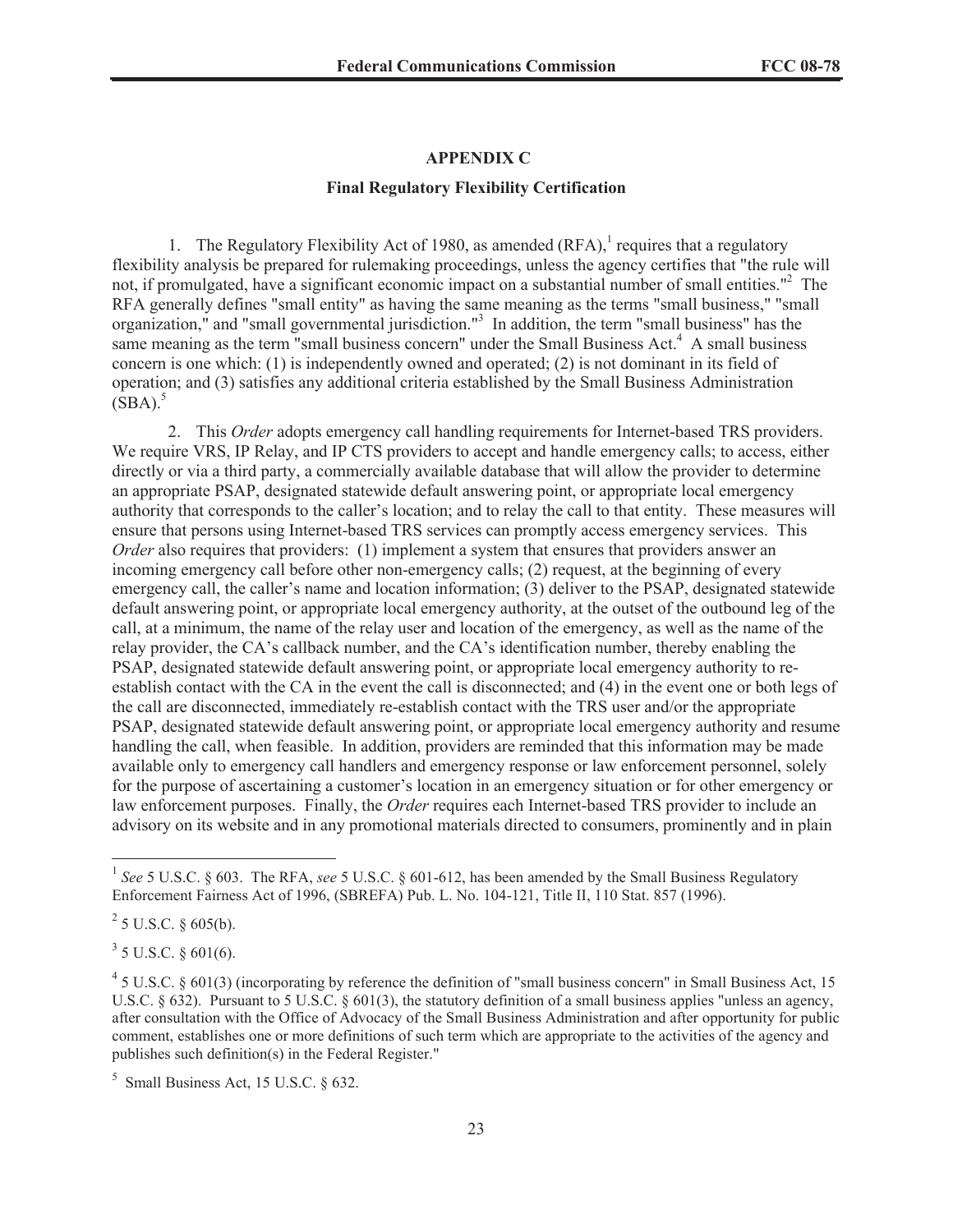language, explaining the circumstances under which emergency calls made via Internet-based TRS may be in some way limited by comparison to traditional E911 service.

3. To the extent that all Internet-based TRS providers, including small entities, will be eligible to receive compensation from the Interstate TRS Fund for their reasonable costs of complying with these emergency call handling and consumer notification requirements, the Commission finds that these requirements will not have a significant economic impact on a substantial number of small entities. The Commission also believes it is reasonable for Internet-based TRS providers to comply with these requirements by the effective date of this *Order* because, based on the record in this proceeding, some providers have already implemented some of these measures. For instance, several providers assert that as long as the providers obtain location information from the calling party, they can route an emergency call to an appropriate PSAP based upon PSAP databases that are commercially available. The Commission infers that, if such voluntary steps had been unduly economically burdensome for small entities, such entities would not have undertaken them voluntarily. For all of these reasons, the Commission concludes that these measures will not have a significant economic impact on a substantial number of small businesses.

4. With regard to whether a *substantial number* of small entities may be affected by the requirements adopted in this *Order*, the Commission notes that, of the 11 providers affected by the *Order*, only three meet the definition of a small entity. The SBA has developed a small business size standard for Wired Telecommunications Carriers, which consists of all such firms having 1,500 or fewer employees.<sup>6</sup> Currently, eleven providers receive compensation from the Interstate TRS Fund for providing VRS, IP Relay and IP CTS: AT&T Corp.; Communication Access Center for the Deaf and Hard of Hearing, Inc.; GoAmerica; Hamilton Relay, Inc.; Hands On; Healinc; Nordia Inc.; Snap Telecommunications, Inc; Sorenson; Sprint; and Verizon. Because only three of the providers affected by this *Order* are deemed to be small entities under the SBA's small business size standard, the Commission concludes that the number of small entities affected by our decision in this *Order* is not substantial. Moreover, given that all affected providers, including the three that are deemed to be small entities under the SBA's standard, will be entitled to receive prompt reimbursement for their reasonable costs of compliance, the Commission concludes that the *Order* will not have a significant economic impact on these small entities.

5. Therefore, for all of the reasons stated above, the Commission certifies that the requirements of this *Order* will not have a significant economic impact on any small entities.

6. The Commission will send a copy of the *Order*, including a copy of this Final Regulatory Flexibility Certification, in a report to Congress pursuant to the Congressional Review Act.<sup>7</sup> In addition, the *Order* and this final certification will be sent to the Chief Counsel for Advocacy of the SBA, and will be published in the Federal Register.<sup>8</sup>

<sup>&</sup>lt;sup>6</sup> 13 C.F.R. § 121.201, NAICS code 517110. According to Census Bureau data for 1997, there were 2,225 firms in this category which operated for the entire year. U.S. Census Bureau, 1997 Economic Census, Subject Series: Information, "Establishment and Firm Size (Including Legal Form of Organization)," Table 5, NAICS code 513310 (issued Oct. 2000). Of this total, 2,201 firms had employment of 999 or fewer employees, and an additional 24 firms had employment of 1,000 employees or more. Thus, under this size standard, the majority of firms can be considered small. (The census data do not provide a more precise estimate of the number of firms that have employment of 1,500 or fewer employees; the largest category provided is "Firms with 1,000 employees or more.")

<sup>7</sup> *See* 5 U.S.C. § 801(a)(1)(A).

<sup>8</sup> *See* 5 U.S.C. § 605(b).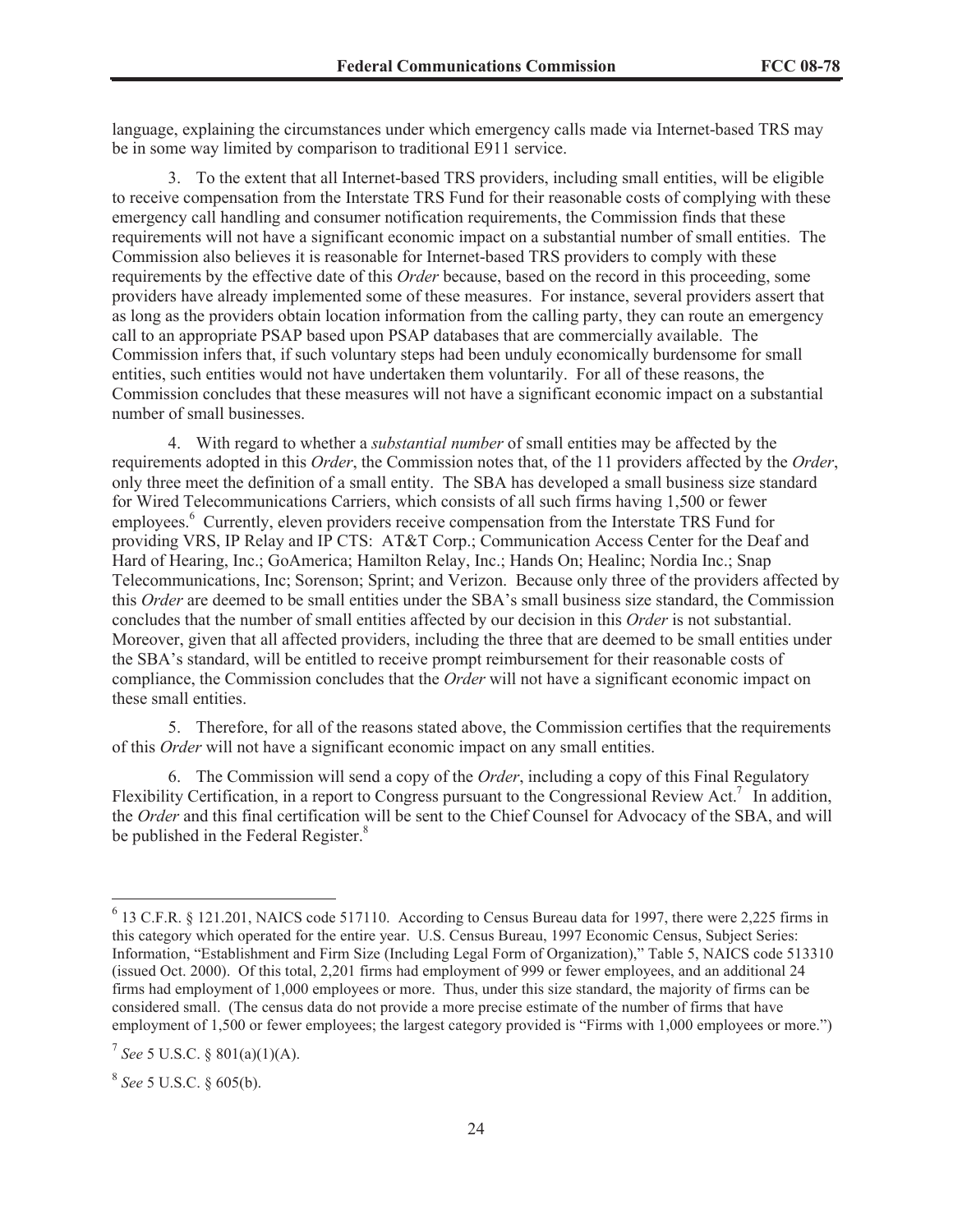#### **STATEMENT OF COMMISSIONER MICHAEL J. COPPS**

### Re. *Telecommunications Relay Services and Speech-to-Speech Services for Individuals with Hearing and Speech Disabilities*; *E911 Requirements for IP-Enabled Service Providers*, CG Docket No. 03- 123, WC Docket No. 05-196.

A 911 call may be the most important call you'll ever make. When most people place such a call, 911 operators immediately know where they are calling from based on their phone number. But imagine if the operator didn't know because you don't have a phone number and because you're not calling from a traditional phone line. Imagine the additional time it would take to determine where to send emergency services or worse, imagine if the operator refused to take your call at all. The deaf and hard of hearing don't need to imagine these situations because they have faced these scary scenarios when relying upon Internet-based Telecommunications Relay Services such as Video Relay Service, Internet Protocol Relay and IP-captioned telephone relay service to communicate.

The Americans with Disabilities Act mandates functional equivalency and it is astonishing that in 2008 some people with disabilities don't have the equivalent of something as basic as 911 service or, for that matter, a home phone number. I am pleased to support this item because it requires providers to accept and prioritize all 911 calls from consumers using Internet relay services. It also establishes a concrete timeline for implementing a ten-digit numbering plan for consumers. In doing so, we take another step towards providing the deaf and hard of hearing the functionally equivalent phone services they need and deserve.

I want to thank all my colleagues for their willingness to commit the Commission to a timeline for getting the job done. Specifically, the Commission has committed to completing a final Order on tendigit numbering rules by the end of June. In order to provide all stakeholders the time necessary to implement these rules, the Commission will require that the plan be implemented no later than year-end. In doing so, consumers who use Internet relay services will have conveniences and life-saving services available to them for the first time. To succeed in this, it will require all interested parties – consumers, providers and the Commission – pulling together to make this happen. I am optimistic that with everyone's focus, effort and assistance we can get it done and I look forward to helping bring it all home.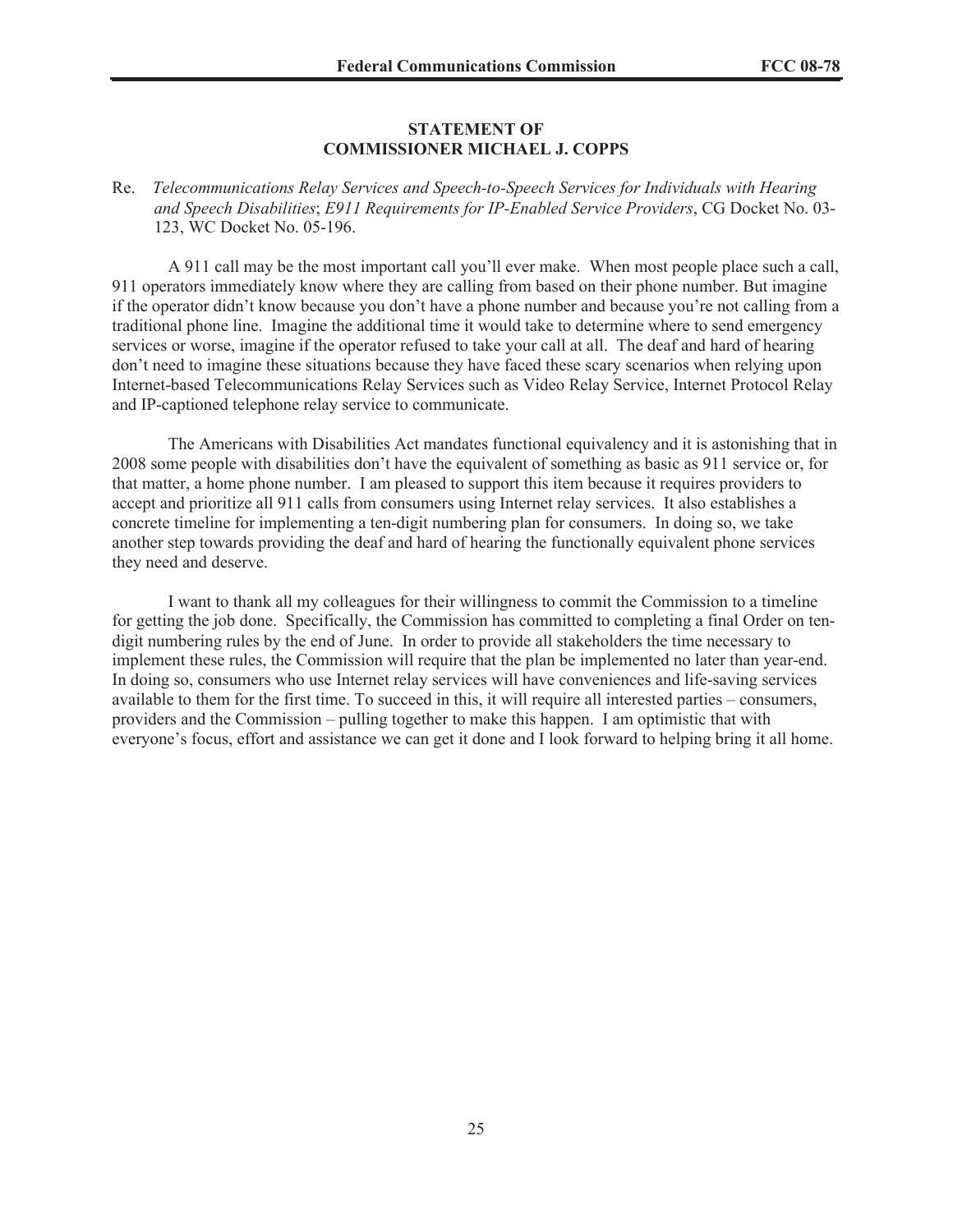### **STATEMENT OF COMMISSIONER JONATHAN S. ADELSTEIN**

Re. *Telecommunications Relay Services and Speech-to-Speech Services for Individuals with Hearing and Speech Disabilities; E911 Requirements for IP-Enabled Service Providers,* CG Docket No. 03-123, WC Docket No. 05-196.

Today we take a significant step in furtherance of the Americans with Disabilities Act's (ADA) powerful mandate that telecommunications services for those with hearing and speech disabilities be "functionally equivalent" to those services provided to hearing individuals. A hallmark of a functionally equivalent service must be the ability to access emergency services. Indeed, the ability to reach public safety officials via "911" has had a remarkably beneficial impact on American consumers. So I'm pleased that this Order takes a much-needed first step toward ensuring that millions of consumers with speech and hearing disabilities will be able to access emergency services when using innovative Internetbased forms of TRS.

By requiring providers of Internet-based TRS to accept emergency calls and to deliver them to the appropriate public safety answering point, this Order helps extend the benefits of our E911 networks to the growing community of relay service users. Users of Internet relay services aptly described emergency access as "unequivocally the most important aspect of VRS and IP Relay functional equivalency."<sup>1</sup> Leading members of Congress have recognized the importance of this issue and asked us to move quickly.<sup>2</sup>

Although the E911 solution adopted here is interim in nature, the Order includes an important commitment to adopt a permanent and automated emergency access solution. Notably, the Order also sets forth a commitment to adopt a ten-digit dialing plan, which would greatly facilitate communication with and among users of Internet-based forms of TRS. Addressing both of these issues together – numbering and emergency access – will allow the Commission to develop a coordinated solution and is an approach that has been supported by both providers and consumers. So, I am particularly pleased that the Commission commits to hold a stakeholder workshop to focus our work on these issues.

I commend Chairman Martin for bringing this item to us, Commissioner Copps for his hard work to improve the final result, and all my colleagues for their commitment to moving forward with a coordinated, long-term solution to the twin issues of emergency access and numbering as expeditiously as possible. We now have the opportunity to raise the bar and improve our relay services permanently, so I look forward to working together with my colleagues, providers, the TRS Advisory Committee, our exceptional Bureau staff, and the many members of the disabilities community, as we move forward.

<sup>1</sup> *See* Partial Opposition of Telecommunications For The Deaf And Hard Of Hearing, Inc.; Association Of Late-Deafened Adults, Inc.; National Association Of The Deaf; Deaf And Hard Of Hearing Consumer Advocacy Network; And California Coalition Of Agencies Serving The Deaf And Hard Of Hearing (Dec. 20, 2007).

<sup>2</sup> *See* Letter from Chairman John D. Dingell, Ranking Member Joe Barton, Chairman Edward J. Markey, Ranking Member Fred Upton (Nov. 26, 2007).